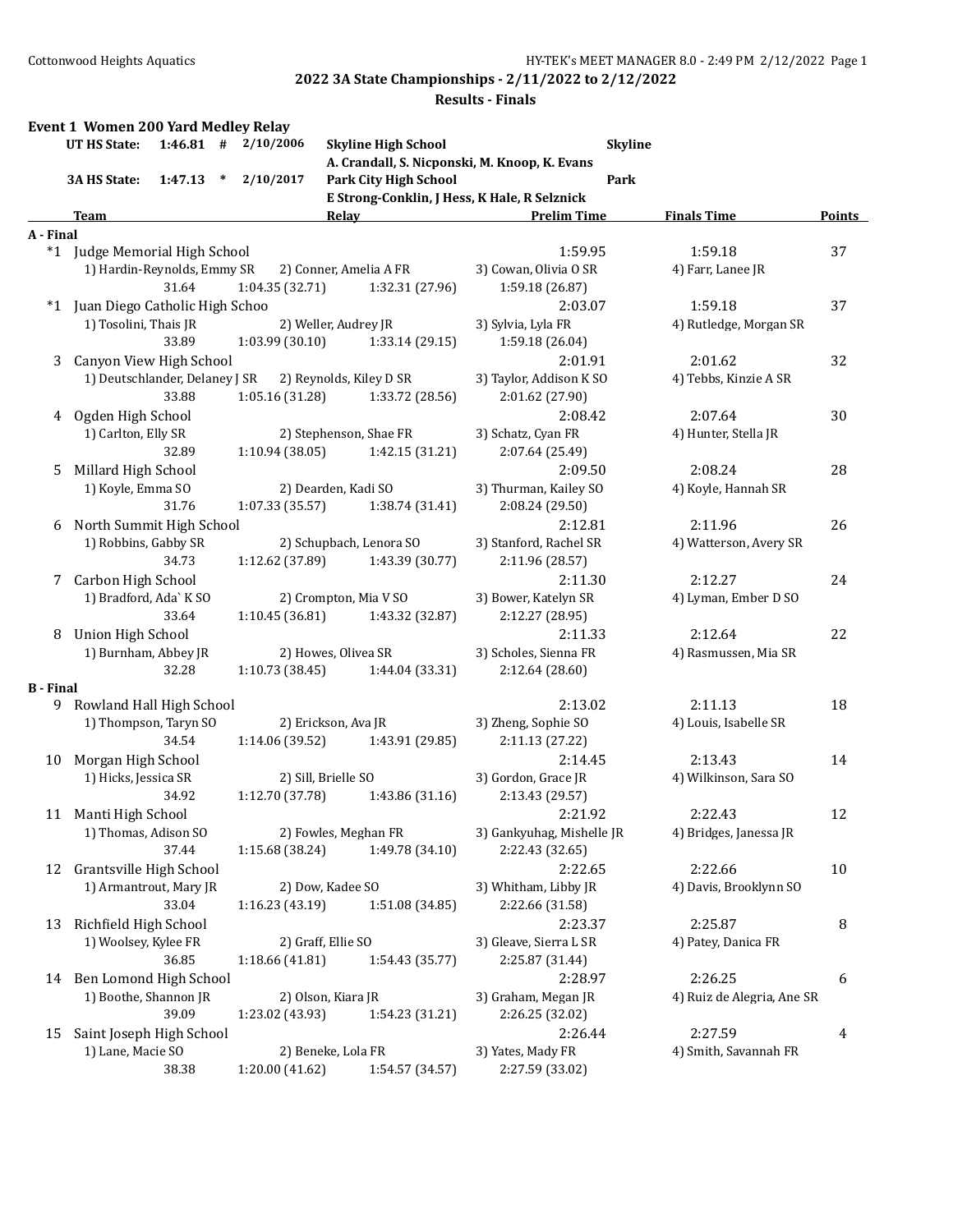|                  | B - Final  (Event 1 Women 200 Yard Medley Relay)<br>Team |                         | Relay                                        | <b>Prelim Time</b>      | <b>Finals Time</b>       | <b>Points</b>  |
|------------------|----------------------------------------------------------|-------------------------|----------------------------------------------|-------------------------|--------------------------|----------------|
|                  | 16 South Summit High School                              |                         |                                              | 2:24.19                 | 2:27.85                  | $\overline{c}$ |
|                  | 1) Card, Anna FR                                         |                         | 2) Orton, Brooklyn FR                        | 3) Caldwell, Kaitlyn SR | 4) Richman, Jakobi SR    |                |
|                  | 37.57                                                    | 1:25.20 (47.63)         | 1:54.92 (29.72)                              | 2:27.85 (32.93)         |                          |                |
|                  | Event 2 Men 200 Yard Medley Relay                        |                         |                                              |                         |                          |                |
|                  | UT HS State:                                             | $1:34.63$ # $2/15/2020$ | <b>Olympus High School</b>                   | <b>Olympus</b>          |                          |                |
|                  |                                                          |                         | R. Garstang, A Turney, E VanBrocklin, B Sink |                         |                          |                |
|                  | 1:38.96<br>3A HS State:                                  | 2/11/1977<br>$\ast$     | Cyprus                                       | Cypru                   |                          |                |
|                  |                                                          |                         | Canfield, Clark, Killpack, Shepherd          |                         |                          |                |
|                  | <b>Team</b>                                              |                         | Relay                                        | <b>Prelim Time</b>      | <b>Finals Time</b>       | Points         |
| A - Final        |                                                          |                         |                                              |                         |                          |                |
|                  | 1 Canyon View High School                                |                         |                                              | 1:40.08                 | 1:39.33                  | 40             |
|                  | 1) Morgan, Kurt T FR                                     |                         | 2) Cannon, Max R SR                          | 3) Bailey, Ryen D SR    | 4) Grimshaw, Jacob C JR  |                |
|                  | 27.51                                                    | 52.71 (25.20)           | 1:17.16 (24.45)                              | 1:39.33 (22.17)         |                          |                |
| 2                | Judge Memorial High School                               |                         |                                              | 1:41.38                 | 1:40.27                  | 34             |
|                  | 1) Morton, Nico R JR                                     |                         | 2) Yanelli, Buddy SR                         | 3) Child, Benji JR      | 4) Gillespie, Benji J SO |                |
|                  | 24.69                                                    | 51.60 (26.91)           | 1:17.74 (26.14)                              | 1:40.27 (22.53)         |                          |                |
| 3                | Juan Diego Catholic High Schoo                           |                         |                                              | 1:48.14                 | 1:46.59                  | 32             |
|                  | 1) Gleason, Charlie SO                                   |                         | 2) Nelson, Irvane SR                         | 3) Shami, Joseph JR     | 4) Atzet, Ethan SR       |                |
|                  | 27.88                                                    | 58.12 (30.24)           | 1:24.61 (26.49)                              | 1:46.59 (21.98)         |                          |                |
| 4                | <b>Union High School</b>                                 |                         |                                              | 1:49.07                 | 1:47.66                  | 30             |
|                  | 1) Hadden, Mason SR                                      |                         | 2) Henrie, Jeryn JR                          | 3) Bertoch, William SR  | 4) Guymon, Tyson SR      |                |
|                  | 27.89                                                    | 59.15 (31.26)           | 1:24.21 (25.06)                              | 1:47.66 (23.45)         |                          |                |
| 5                | <b>Grand County High School</b>                          |                         |                                              | 1:49.51                 | 1:49.27                  | 28             |
|                  | 1) Farnsworth, Tagert N JR                               |                         | 2) Moore, Brendan SR                         | 3) Hawks, Arthur B SR   | 4) Mayer, Jakson JR      |                |
|                  | 27.78                                                    | 57.68 (29.90)           | 1:25.09 (27.41)                              | 1:49.27 (24.18)         |                          |                |
| 6                | Rowland Hall High School                                 |                         |                                              | 1:53.53                 | 1:51.17                  | 26             |
|                  | 1) Erickson, Henry FR                                    |                         | 2) Shakib, Thomas SO                         | 3) Schiffman, Ben FR    | 4) Boyle, Liam JR        |                |
|                  | 30.73                                                    | 1:01.71 (30.98)         | 1:27.75 (26.04)                              | 1:51.17 (23.42)         |                          |                |
| 7                | Ogden High School                                        |                         |                                              | 1:51.63                 | 1:53.01                  | 24             |
|                  | 1) Belnap, Nathan FR                                     |                         | 2) Mortensen, Brooks JR                      | 3) Reeves, Bradyn SR    | 4) Bartlett, Porter JR   |                |
|                  | 29.14                                                    | 1:01.36 (32.22)         | 1:29.18 (27.82)                              | 1:53.01 (23.83)         |                          |                |
| $---$            | South Summit High School                                 |                         |                                              | 1:50.05                 | DQ                       |                |
|                  | 1) Keddington, James SO<br>28.35                         |                         | 2) Lassche, Treven SR                        | 3) Chatterjee, Kumar SR | 4) Kunz, Toby SR         |                |
| <b>B</b> - Final |                                                          | 57.02 (28.67)           | 1:25.54 (28.52)                              | DQ (24.58)              |                          |                |
| 9.               | Millard High School                                      |                         |                                              | 1:56.05                 | 1:55.71                  | 18             |
|                  | 1) Bishop, Ethan JR                                      |                         | 2) Bassett, Jaedon JR                        | 3) Spendlove, Connor JR | 4) Brunson, Carson SR    |                |
|                  | 28.84                                                    | 1:00.76 (31.92)         | 1:30.50 (29.74)                              | 1:55.71 (25.21)         |                          |                |
| 10               | Carbon High School                                       |                         |                                              | 2:03.24                 | 1:56.85                  | 14             |
|                  | 1) Dalpiaz, Tommy L SR                                   |                         | 2) Watson, Dallin S SR                       | 3) Tullis, Spencer G JR | 4) Seeley, Russell SR    |                |
|                  | 30.87                                                    | 1:02.73 (31.86)         | 1:31.18 (28.45)                              | 1:56.85 (25.67)         |                          |                |
|                  | 11 North Sanpete High School                             |                         |                                              | 1:59.00                 | 1:58.50                  | 12             |
|                  | 1) Palmer, Gideon SR                                     |                         | 2) Holbrook, Joseph SR                       | 3) Smith, Brady SO      | 4) Andersen, Joshua JR   |                |
|                  | 31.31                                                    | 1:03.68 (32.37)         | 1:33.75 (30.07)                              | 1:58.50 (24.75)         |                          |                |
|                  | 12 Ben Lomond High School                                |                         |                                              | 1:57.68                 | 1:58.86                  | 10             |
|                  | 1) Kunzler, Benson JR                                    |                         | 2) Tuck, Mackeon SR                          | 3) Allen, Gunder JR     | 4) Jacobsen, Easton JR   |                |
|                  | 33.43                                                    | 1:04.92 (31.49)         | 1:33.78 (28.86)                              | 1:58.86 (25.08)         |                          |                |
| 13               | Morgan High School                                       |                         |                                              | 1:59.45                 | 1:59.21                  | 8              |
|                  | 1) Smith, Connor SO                                      |                         | 2) Field, Carter JR                          | 3) Wilkinson, Zach SR   | 4) VanOrden, Hunter SR   |                |
|                  | 31.60                                                    | 1:05.02 (33.42)         | 1:33.44 (28.42)                              | 1:59.21 (25.77)         |                          |                |
|                  | 14 North Summit High School                              |                         |                                              | 1:58.91                 | 1:59.87                  | 6              |
|                  | 1) Watterson, Brody JR                                   |                         | 2) Ritzman, Alex SR                          | 3) Ruf, Brolen SR       | 4) Staley, Carter SO     |                |
|                  | 32.90                                                    | 1:05.95 (33.05)         | 1:34.70 (28.75)                              | 1:59.87 (25.17)         |                          |                |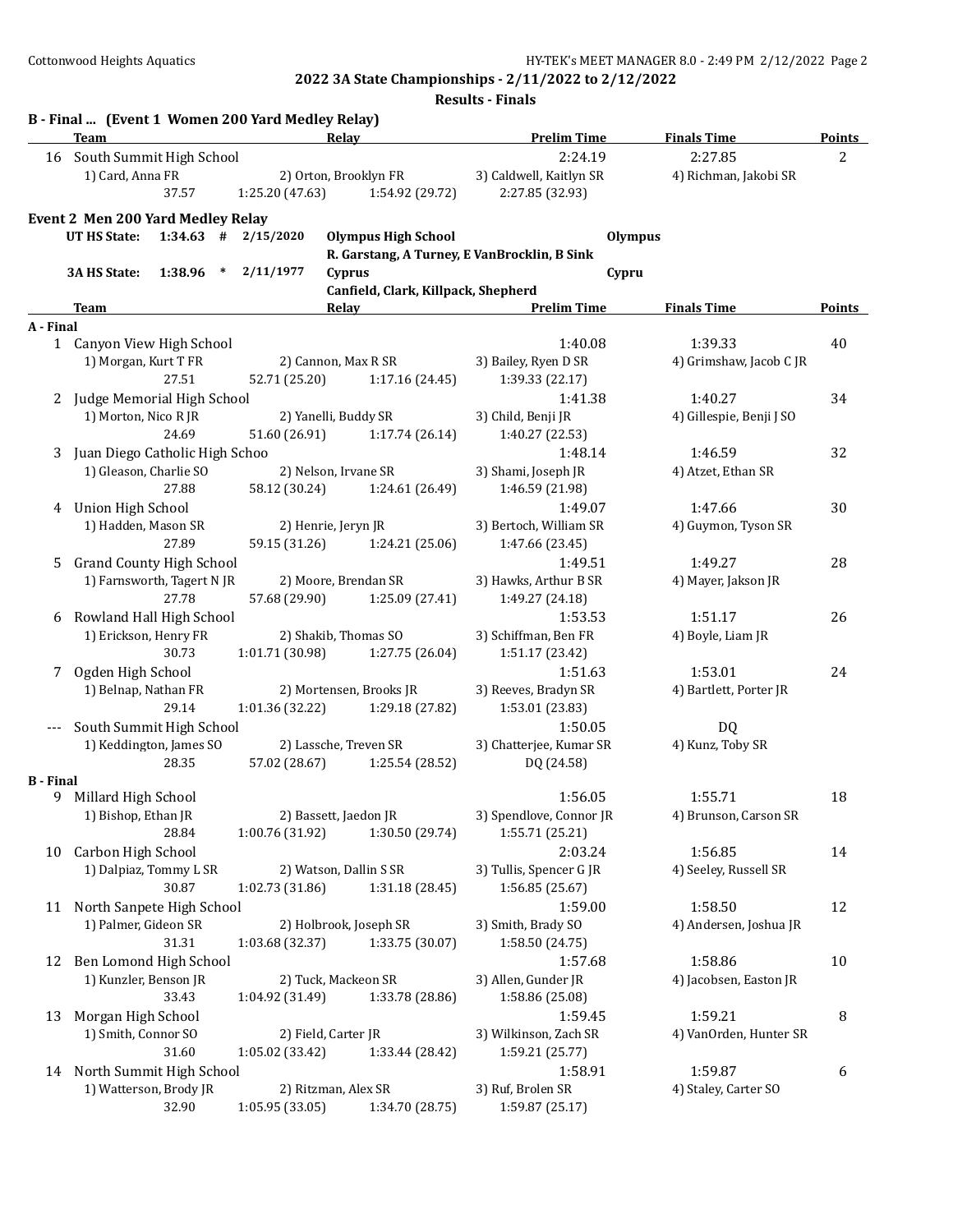**Results - Finals**

|                  | Team                                           |                         | Relay                         | <b>Prelim Time</b>     | <b>Finals Time</b>  | <b>Points</b> |
|------------------|------------------------------------------------|-------------------------|-------------------------------|------------------------|---------------------|---------------|
|                  | 15 Richfield High School                       |                         |                               | 1:59.83                | 1:59.97             | 4             |
|                  | 1) Jensen, Luke JR                             |                         | 2) Nielson, Austin JR         | 3) Anderson, Brevan JR | 4) Grob, Tony SO    |               |
|                  | 32.41                                          | 1:04.45(32.04)          | 1:34.58 (30.13)               | 1:59.97 (25.39)        |                     |               |
|                  | 16 Saint Joseph High School                    |                         |                               | 2:03.89                | 2:07.51             | 2             |
|                  | 1) Wilson, Aiden JR                            |                         | 2) Jones, Will JR             | 3) Kulynych, Daniil FR | 4) Gough, Matt JR   |               |
|                  | 36.78                                          | 1:04.64(27.86)          | 1:40.90 (36.26)               | 2:07.51(26.61)         |                     |               |
|                  | <b>Event 3 Women 200 Yard Freestyle</b>        |                         |                               |                        |                     |               |
|                  | <b>UT HS State:</b>                            | $1:50.32$ # $2/11/2011$ | <b>Amanda A Barrett</b>       |                        | <b>Brighton</b>     |               |
|                  | $1:52.29$ *<br>3A HS State:                    | 2/3/2012                | <b>Amelia Draney</b>          |                        | <b>Desert Hills</b> |               |
|                  | Name                                           |                         | Yr School                     | <b>Prelim Time</b>     | <b>Finals Time</b>  | <b>Points</b> |
| A - Final        |                                                |                         |                               |                        |                     |               |
|                  | 1 Taylor, Addison K                            |                         | SO Canyon View High School    | 2:04.22                | 2:03.01             | 20            |
|                  | 28.59                                          | 59.50 (30.91)           | 1:31.44 (31.94)               | 2:03.01 (31.57)        |                     |               |
| 2                | Dolan, Delaney K                               |                         | FR Judge Memorial High School | 2:07.69                | 2:06.52             | 17            |
|                  | 28.63                                          | 1:00.32 (31.69)         | 1:33.45 (33.13)               | 2:06.52 (33.07)        |                     |               |
| 3                | Caldwell, Kaitlyn                              |                         | SR South Summit High School   | 2:12.70                | 2:10.73             | 16            |
|                  | 29.32                                          | 1:02.50 (33.18)         | 1:37.30 (34.80)               | 2:10.73 (33.43)        |                     |               |
| 4                | Armantrout, Mary                               |                         | JR Grantsville High School    | 2:14.13                | 2:14.48             | 15            |
|                  | 30.66                                          | 1:04.20 (33.54)         | 1:39.52 (35.32)               | 2:14.48 (34.96)        |                     |               |
| 5.               | Thurman, Aimee                                 |                         | SR Millard High School        | 2:15.47                | 2:15.28             | 14            |
|                  | 30.43                                          | 1:04.87 (34.44)         | 1:40.68 (35.81)               | 2:15.28 (34.60)        |                     |               |
| 6                | Carlton, Elly                                  |                         | SR Ogden High School          | 2:17.87                | 2:15.74             | 13            |
|                  | 32.02                                          | 1:07.03 (35.01)         | 1:41.88 (34.85)               | 2:15.74 (33.86)        |                     |               |
| 7                | Kling, Avah                                    |                         | FR Richfield High School      | 2:16.11                | 2:16.32             | 12            |
|                  | 31.35                                          | 1:05.62 (34.27)         | 1:41.28 (35.66)               | 2:16.32 (35.04)        |                     |               |
| 8                | Carter, Sydney                                 |                         | <b>IR</b> Emery High School   | 2:16.90                | 2:17.47             | 11            |
|                  | 30.15                                          | 1:05.13 (34.98)         | 1:42.30 (37.17)               | 2:17.47 (35.17)        |                     |               |
| <b>B</b> - Final |                                                |                         |                               |                        |                     |               |
|                  | 9 Day, Tori                                    |                         | SO North Sanpete High School  | 2:18.46                | 2:16.67             | 9             |
|                  | 31.51                                          | 1:05.95 (34.44)         | 1:42.19 (36.24)               | 2:16.67 (34.48)        |                     |               |
|                  | 10 Wood, Cami                                  |                         | SR Union High School          | 2:19.23                | 2:17.99             | 7             |
|                  | 32.06                                          | 1:07.53(35.47)          | 1:43.22 (35.69)               | 2:17.99 (34.77)        |                     |               |
|                  | 11 Dalton, Penelope                            |                         | SR Judge Memorial High School | 2:22.35                | 2:21.84             | 6             |
|                  | 32.36                                          | 1:07.24 (34.88)         | 1:44.46 (37.22)               | 2:21.84 (37.38)        |                     |               |
|                  | 12 Hanson, Ellie J                             |                         | SO Carbon High School         | 2:21.88                | 2:23.15             | 5             |
|                  | 32.84                                          | 1:09.04 (36.20)         | 1:46.43 (37.39)               | 2:23.15 (36.72)        |                     |               |
|                  | 13 Beneke, Lola                                |                         | FR Saint Joseph High School   | 2:25.44                | 2:25.02             | 4             |
|                  | 33.04                                          | 1:09.46 (36.42)         | 1:47.46 (38.00)               | 2:25.02 (37.56)        |                     |               |
|                  | 14 Young, Jayde                                |                         | FR Grand County High School   | 2:27.02                | 2:26.34             | 3             |
|                  | 33.04                                          | 1:10.47 (37.43)         | 1:49.12 (38.65)               | 2:26.34 (37.22)        |                     |               |
| 15               | Whitmer, Emma                                  |                         | SR Union High School          | 2:26.19                | 2:26.40             | 2             |
|                  | 32.30                                          | 1:08.54 (36.24)         | 1:47.10 (38.56)               | 2:26.40 (39.30)        |                     |               |
| 16               | Bradford, Ada` K                               |                         | SO Carbon High School         | 2:23.94                | 2:30.81             | 1             |
|                  | 32.77                                          | 1:10.50 (37.73)         | 1:51.10 (40.60)               | 2:30.81 (39.71)        |                     |               |
|                  |                                                |                         |                               |                        |                     |               |
|                  | Event 4 Men 200 Yard Freestyle<br>UT HS State: | $1:38.39$ # $2/20/2021$ | <b>Tanner Nelson</b>          | <b>Bigham</b>          |                     |               |
|                  | 3A HS State:<br>$1:41.89$ *                    | 2/12/2016               | <b>Lucas O Hess</b>           |                        | <b>Park City</b>    |               |
|                  | Name                                           |                         | Yr School                     | <b>Prelim Time</b>     | <b>Finals Time</b>  | <b>Points</b> |

1 Jones, Will JR Saint Joseph High School 1:44.23 1:43.16 20<br>23.74 50.35 (26.61) 1:17.25 (26.90) 1:43.16 (25.91)

23.74 50.35 (26.61) 1:17.25 (26.90) 1:43.16 (25.91)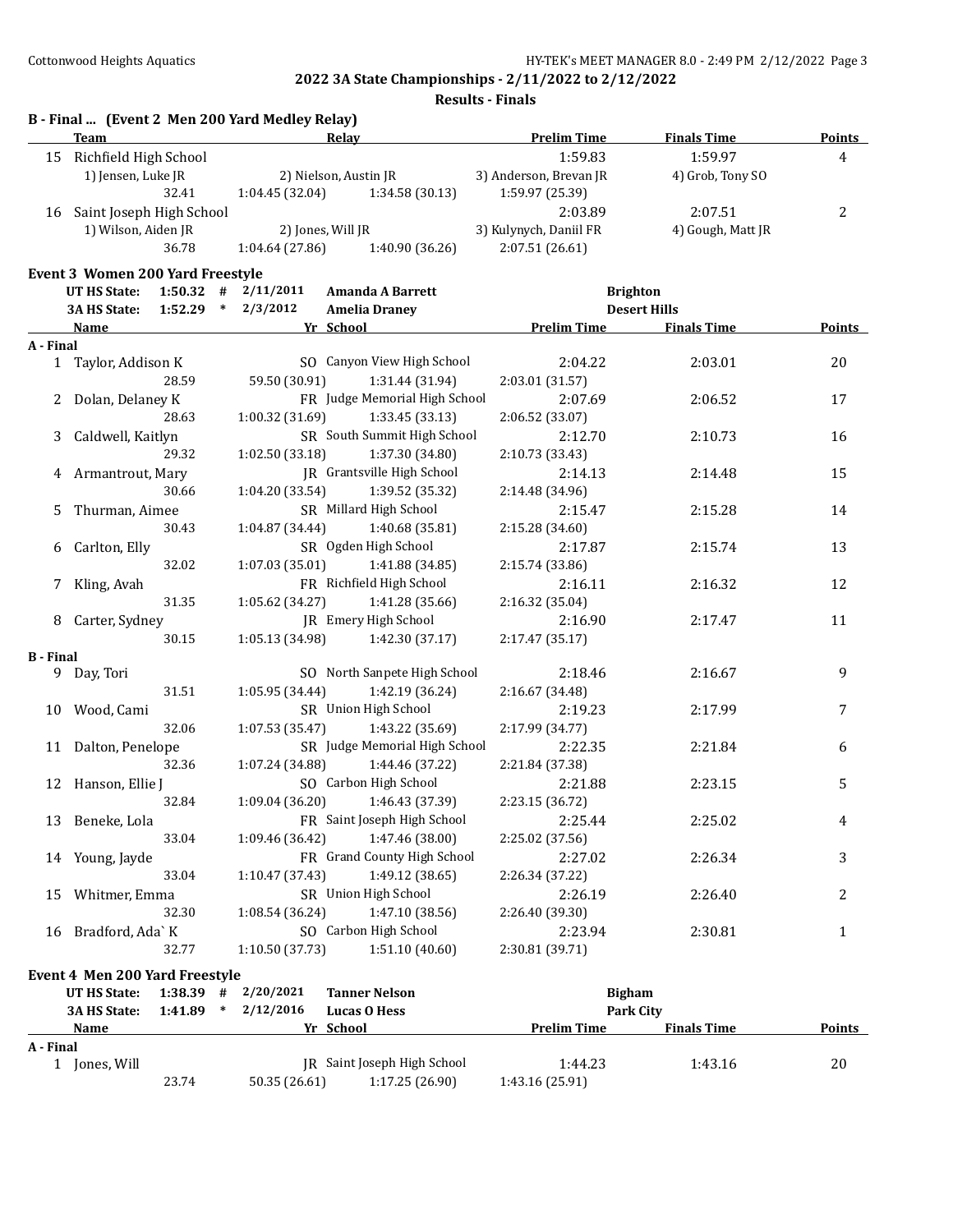#### **Results - Finals**

## **A - Final ... (Event 4 Men 200 Yard Freestyle)**

|                  | <b>Name</b>                        | Yr School                       |                                   | <b>Prelim Time</b> | <b>Finals Time</b>  | <b>Points</b> |
|------------------|------------------------------------|---------------------------------|-----------------------------------|--------------------|---------------------|---------------|
|                  | 2 Morton, Nico R                   |                                 | JR Judge Memorial High School     | 1:45.20            | 1:45.38             | 17            |
|                  | 23.96                              | 50.62 (26.66)                   | 1:17.64 (27.02)                   | 1:45.38 (27.74)    |                     |               |
| 3                | Grimshaw, Jacob C                  |                                 | <b>IR</b> Canyon View High School | 1:49.75            | 1:50.95             | 16            |
|                  | 24.02                              | 51.11 (27.09)                   | 1:20.78 (29.67)                   | 1:50.95 (30.17)    |                     |               |
| 4                | Bishop, Ethan                      |                                 | JR Millard High School            | 1:56.75            | 1:57.48             | 15            |
|                  | 25.57                              | 54.99 (29.42)                   | 1:26.24 (31.25)                   | 1:57.48 (31.24)    |                     |               |
| 5                | Chamberlain, Camden                |                                 | SR Carbon High School             | 1:58.88            | 1:57.49             | 14            |
|                  | 26.53                              | 55.80 (29.27)                   | 1:26.64 (30.84)                   | 1:57.49 (30.85)    |                     |               |
| 6                | Bertoch, William                   |                                 | SR Union High School              | 1:57.64            | 1:57.64             | 13            |
|                  | 26.44                              | 55.63 (29.19)                   | 1:26.64(31.01)                    | 1:57.64 (31.00)    |                     |               |
|                  | 7 Guymon, Tyson                    |                                 | SR Union High School              | 1:59.22            | 1:58.94             | 12            |
|                  | 27.36                              | 56.21 (28.85)                   | 1:27.15 (30.94)                   | 1:58.94 (31.79)    |                     |               |
|                  | 8 Despain, Jacob                   |                                 | SR Millard High School            | 1:59.82            | 2:02.77             | 11            |
|                  | 27.17                              | 57.81 (30.64)                   | 1:30.27 (32.46)                   | 2:02.77 (32.50)    |                     |               |
| <b>B</b> - Final |                                    |                                 |                                   |                    |                     |               |
|                  | 9 Sankovitz, Frank                 |                                 | FR Judge Memorial High School     | 2:01.07            | 1:58.38             | 9             |
|                  | 26.15                              | 56.03 (29.88)                   | 1:27.47 (31.44)                   | 1:58.38 (30.91)    |                     |               |
|                  | 10 Frost, Ian                      |                                 | SR America Leadership Academy     | 2:01.83            | 2:00.22             | 7             |
|                  | 26.85                              | 56.83 (29.98)                   | 1:28.37 (31.54)                   | 2:00.22 (31.85)    |                     |               |
|                  | 11 DeGrey, Tristan                 |                                 | SR Juab High School               | 2:00.03            | 2:00.24             | 6             |
|                  | 27.17                              | 57.04 (29.87)                   | 1:28.67 (31.63)                   | 2:00.24 (31.57)    |                     |               |
|                  | 12 Foy, Shepherd                   |                                 | FR Juan Diego Catholic High Schoo | 2:00.80            | 2:00.82             | 5             |
|                  | 26.92                              | 57.30 (30.38)                   | 1:28.93 (31.63)                   | 2:00.82 (31.89)    |                     |               |
|                  | 13 Ceniceros, Ayden                |                                 | JR Grand County High School       | 2:01.67            | 2:01.15             | 4             |
|                  | 27.77                              | 57.88 (30.11)                   | 1:29.25 (31.37)                   | 2:01.15(31.90)     |                     |               |
|                  | 14 Engar, Nathan C                 |                                 | JR Carbon High School             | 2:02.41            | 2:02.50             | 3             |
|                  | 26.88                              | 57.13 (30.25)                   | 1:29.22 (32.09)                   | 2:02.50 (33.28)    |                     |               |
|                  | 15 Reeves, Bradyn                  |                                 | SR Ogden High School              | 2:01.89            | 2:02.70             | 2             |
|                  | 28.91                              | 1:00.10 (31.19) 1:31.59 (31.49) |                                   | 2:02.70 (31.11)    |                     |               |
|                  | 16 Young, Stryder B                |                                 | SR Grand County High School       | 2:03.37            | 2:03.64             | $\mathbf{1}$  |
|                  | 27.84                              | 58.74 (30.90)                   | 1:30.57 (31.83)                   | 2:03.64 (33.07)    |                     |               |
|                  | Event 5 Women 200 Yard IM          |                                 |                                   |                    |                     |               |
|                  | <b>UT HS State:</b><br>$2:03.41$ # | 2/9/2019                        | <b>Rachel E Butler</b>            |                    | <b>Brighton</b>     |               |
|                  | 3A HS State:<br>$2:08.31$ *        | 2/14/2014                       | <b>Amelia Draney</b>              |                    | <b>Desert Hills</b> |               |
|                  | Name                               | Yr School                       |                                   | <b>Prelim Time</b> | <b>Finals Time</b>  | Points        |
| A - Final        |                                    |                                 |                                   |                    |                     |               |
|                  | 1 Weller, Audrey                   |                                 | JR Juan Diego Catholic High Schoo | 2:14.61            | 2:13.40             | 20            |
|                  | 29.04                              | 1:04.03 (34.99)                 | 1:41.14 (37.11)                   | 2:13.40 (32.26)    |                     |               |
| 2                | Holman, Grace                      |                                 | JR Juab High School               | 2:25.68            | 2:21.08             | 17            |
|                  | 31.45                              | 1:06.88 (35.43)                 | 1:46.46 (39.58)                   | 2:21.08 (34.62)    |                     |               |
| 3                | Reynolds, Kiley D                  |                                 | SR Canyon View High School        | 2:28.08            | 2:28.43             | 16            |
|                  | 33.36                              | 1:14.64 (41.28)                 | 1:53.12 (38.48)                   | 2:28.43 (35.31)    |                     |               |
| 4                | Conner, Amelia A                   |                                 | FR Judge Memorial High School     | 2:30.54            | 2:30.17             | 15            |
|                  | 33.01                              | 1:13.67 (40.66)                 | 1:54.27 (40.60)                   | 2:30.17 (35.90)    |                     |               |
| 5                | Schatz, Cyan                       |                                 | FR Ogden High School              | 2:39.39            | 2:37.54             | 14            |
|                  | 33.67                              | 1:13.56 (39.89)                 | 2:02.65 (49.09)                   | 2:37.54 (34.89)    |                     |               |
|                  | 6 O'Brien, Marin                   |                                 | JR Judge Memorial High School     | 2:38.54            | 2:37.76             | 13            |

35.27 1:14.94 (39.67) 2:01.83 (46.89) 2:37.76 (35.93) 7 Bartlett, Tessa FR Rowland Hall High School 2:37.44 2:38.07 12

37.54 1:15.36 (37.82) 2:02.74 (47.38) 2:38.07 (35.33)

8 Jensen, Cambrie SR Emery High School 2:40.42 2:45.40 11 34.86 1:13.90 (39.04) 2:06.32 (52.42) 2:45.40 (39.08)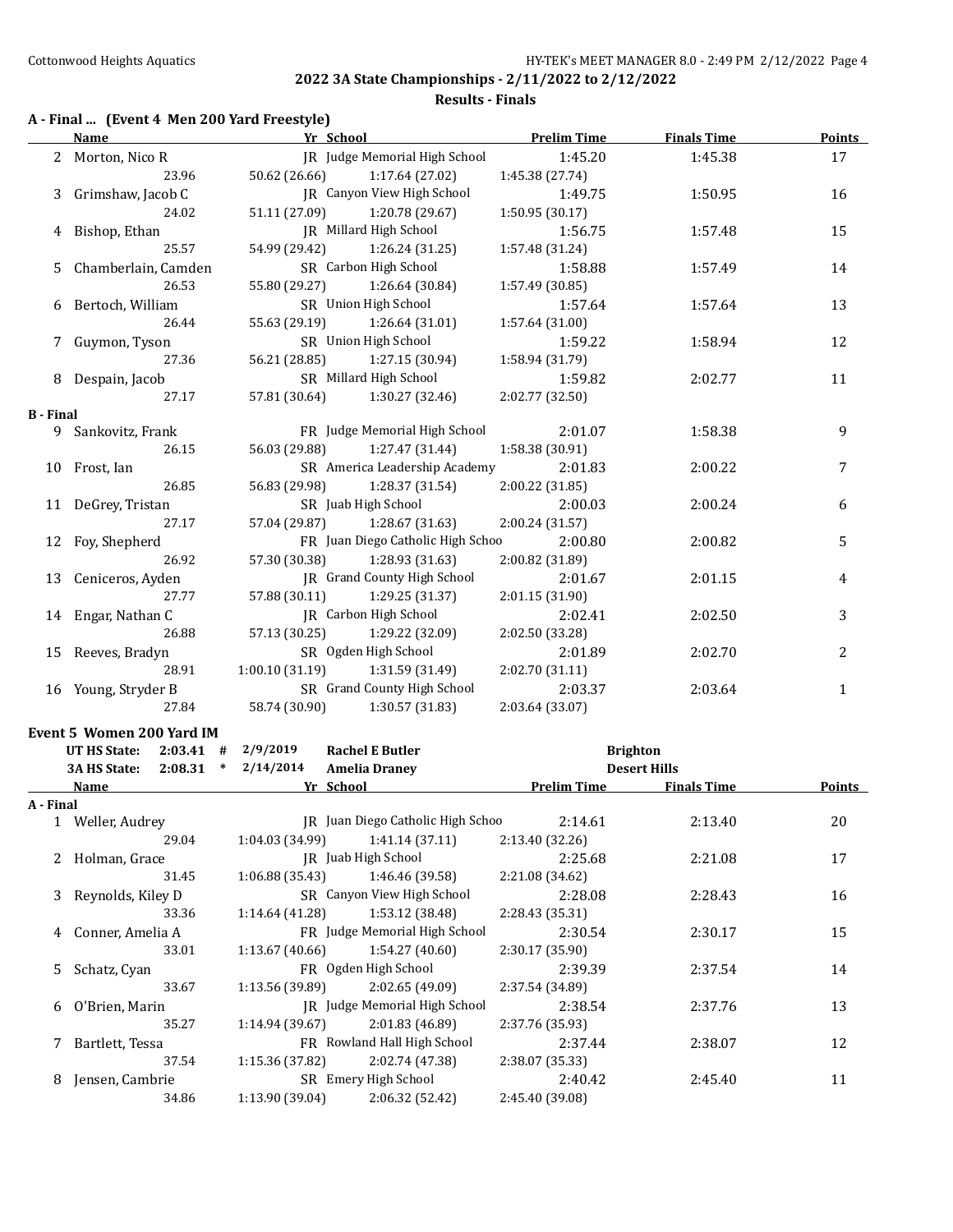**Results - Finals**

# **B - Final ... (Event 5 Women 200 Yard IM)**

|                  | Name                    | Yr School                                   | <b>Prelim Time</b> | <b>Finals Time</b> | <b>Points</b> |
|------------------|-------------------------|---------------------------------------------|--------------------|--------------------|---------------|
| <b>B</b> - Final |                         |                                             |                    |                    |               |
| 9                | Baird, Kaytlin          | JR Union High School                        | 2:41.81            | 2:39.90            | 9             |
|                  | 33.81                   | 1:15.13 (41.32)<br>2:02.76 (47.63)          | 2:39.90 (37.14)    |                    |               |
|                  | 10 Sherman, Caeli       | SR Judge Memorial High School               | 2:42.41            | 2:41.69            | 7             |
|                  | 33.59                   | 1:14.70(41.11)<br>2:03.90 (49.20)           | 2:41.69 (37.79)    |                    |               |
|                  | 11 Crompton, Mia V      | SO Carbon High School                       | 2:44.02            | 2:42.65            | 6             |
|                  | 37.11                   | 1:20.11(43.00)<br>2:07.61 (47.50)           | 2:42.65 (35.04)    |                    |               |
|                  | 12 Warren, Zoe          | JR Grand County High School                 | 2:44.44            | 2:44.98            | 5             |
|                  | 34.69                   | 1:15.95(41.26)<br>2:06.28 (50.33)           | 2:44.98 (38.70)    |                    |               |
| 13               | Sill, Brielle           | SO Morgan High School                       | 2:47.75            | 2:46.65            | 4             |
|                  | 37.32                   | 1:22.39 (45.07)<br>2:09.50 (47.11)          | 2:46.65 (37.15)    |                    |               |
|                  | 14 Watterson, Avery     | SR North Summit High School                 | 2:47.35            | 2:46.68            | 3             |
|                  | 35.99                   | 1:18.88 (42.89)<br>2:08.59 (49.71)          |                    |                    |               |
|                  |                         | JR Juan Diego Catholic High Schoo           | 2:46.68 (38.09)    |                    |               |
|                  | 15 Tsandes, Thaia       |                                             | 2:50.23            | 2:47.71            | 2             |
|                  | 35.58                   | 1:18.87 (43.29)<br>2:10.03(51.16)           | 2:47.71 (37.68)    |                    |               |
|                  | 16 Koyle, Hannah        | SR Millard High School                      | 2:49.10            | 2:50.14            | $\mathbf{1}$  |
|                  | 34.82                   | $1:16.84(42.02)$ $2:08.63(51.79)$           | 2:50.14 (41.51)    |                    |               |
|                  | Event 6 Men 200 Yard IM |                                             |                    |                    |               |
|                  | UT HS State:<br>1:48.75 | 2/9/2019<br><b>Jordan R Tiffany</b><br>#    |                    | <b>Lone Peak</b>   |               |
|                  | 1:52.11<br>3A HS State: | <b>David Lundberg</b><br>2/9/1979<br>$\ast$ |                    | <b>Timpview</b>    |               |
|                  | <b>Name</b>             | Yr School                                   | <b>Prelim Time</b> | <b>Finals Time</b> | <b>Points</b> |
| A - Final        |                         |                                             |                    |                    |               |
|                  | 1 Cannon, Max R         | SR Canyon View High School                  | 1:55.08            | 1:52.43            | 20            |
|                  | 24.46                   | 54.63 (30.17)<br>1:26.18 (31.55)            | 1:52.43 (26.25)    |                    |               |
|                  | 2 Schiffman, Ben        | FR Rowland Hall High School                 | 2:08.09            | 2:02.78            | 17            |
|                  | 27.00                   | 58.29 (31.29)<br>1:34.24 (35.95)            | 2:02.78 (28.54)    |                    |               |
|                  | 3 Yanelli, Buddy        | SR Judge Memorial High School               | 2:04.21            | 2:03.29            | 16            |
|                  | 26.53                   | 59.68 (33.15)<br>1:33.22 (33.54)            | 2:03.29 (30.07)    |                    |               |
| 4                | Bartlett, Porter        | JR Ogden High School                        | 2:14.05            | 2:11.92            | 15            |
|                  | 28.08                   | 1:02.79 (34.71)<br>1:41.98 (39.19)          | 2:11.92 (29.94)    |                    |               |
| 5.               | Shakib, Thomas          | SO Rowland Hall High School                 | 2:13.97            | 2:12.04            | 14            |
|                  | 28.01                   | 1:00.71(32.70)<br>1:41.30 (40.59)           | 2:12.04 (30.74)    |                    |               |
|                  | 6 Hren, Nick            | SO Grand County High School                 | 2:14.09            | 2:15.77            | 13            |
|                  | 28.20                   | 1:02.98 (34.78)<br>1:43.64 (40.66)          | 2:15.77 (32.13)    |                    |               |
|                  | 7 Ibanez, Gabe C        | JR Carbon High School                       | 2:13.40            | 2:16.98            | 12            |
|                  | 26.25                   | 1:01.34 (35.09)<br>1:44.82 (43.48)          | 2:16.98 (32.16)    |                    |               |
|                  | 8 Anderson, Braxten     | SR Richfield High School                    | 2:16.96            | 2:17.12            | 11            |
|                  | 27.87                   | 1:02.08 (34.21)<br>1:45.41 (43.33)          | 2:17.12 (31.71)    |                    |               |
| <b>B</b> - Final |                         |                                             |                    |                    |               |
| 9                | Runnels, Rhys           | SO Judge Memorial High School               | 2:17.49            | 2:17.07            | 9             |
|                  | 28.32                   | 1:46.58 (43.68)<br>1:02.90 (34.58)          | 2:17.07 (30.49)    |                    |               |
| 10               | Noorda, Brayden         | SR Morgan High School                       | 2:18.43            | 2:19.27            | 7             |
|                  | 29.76                   | 1:03.15 (33.39)<br>1:46.78 (43.63)          | 2:19.27 (32.49)    |                    |               |
|                  | 11 Graff, Max           | SR Richfield High School                    |                    |                    |               |
|                  |                         | 1:04.70 (35.93)                             | 2:21.09            | 2:23.45            | 6             |
|                  | 28.77                   | 1:50.98 (46.28)                             | 2:23.45 (32.47)    |                    |               |
| 12               | Palmer, Gideon          | SR North Sanpete High School                | 2:25.18            | 2:24.20            | 5             |
|                  | 31.01                   | 1:50.91 (41.38)<br>1:09.53 (38.52)          | 2:24.20 (33.29)    |                    |               |
| 13               | Moore, Oran             | SO Grand County High School                 | 2:24.71            | 2:24.62            | 4             |
|                  | 33.23                   | 1:09.55 (36.32)<br>1:51.92 (42.37)          | 2:24.62 (32.70)    |                    |               |
|                  | 14 Robertson, Tyler     | JR Morgan High School                       | 2:23.50            | 2:25.18            | 3             |
|                  | 29.10                   | 1:07.46 (38.36)<br>1:50.69 (43.23)          | 2:25.18 (34.49)    |                    |               |
| 15               | Despain, Sam P          | SO Canyon View High School                  | 2:26.44            | 2:26.05            | 2             |
|                  | 28.66                   | 1:06.84 (38.18)<br>1:50.46 (43.62)          | 2:26.05 (35.59)    |                    |               |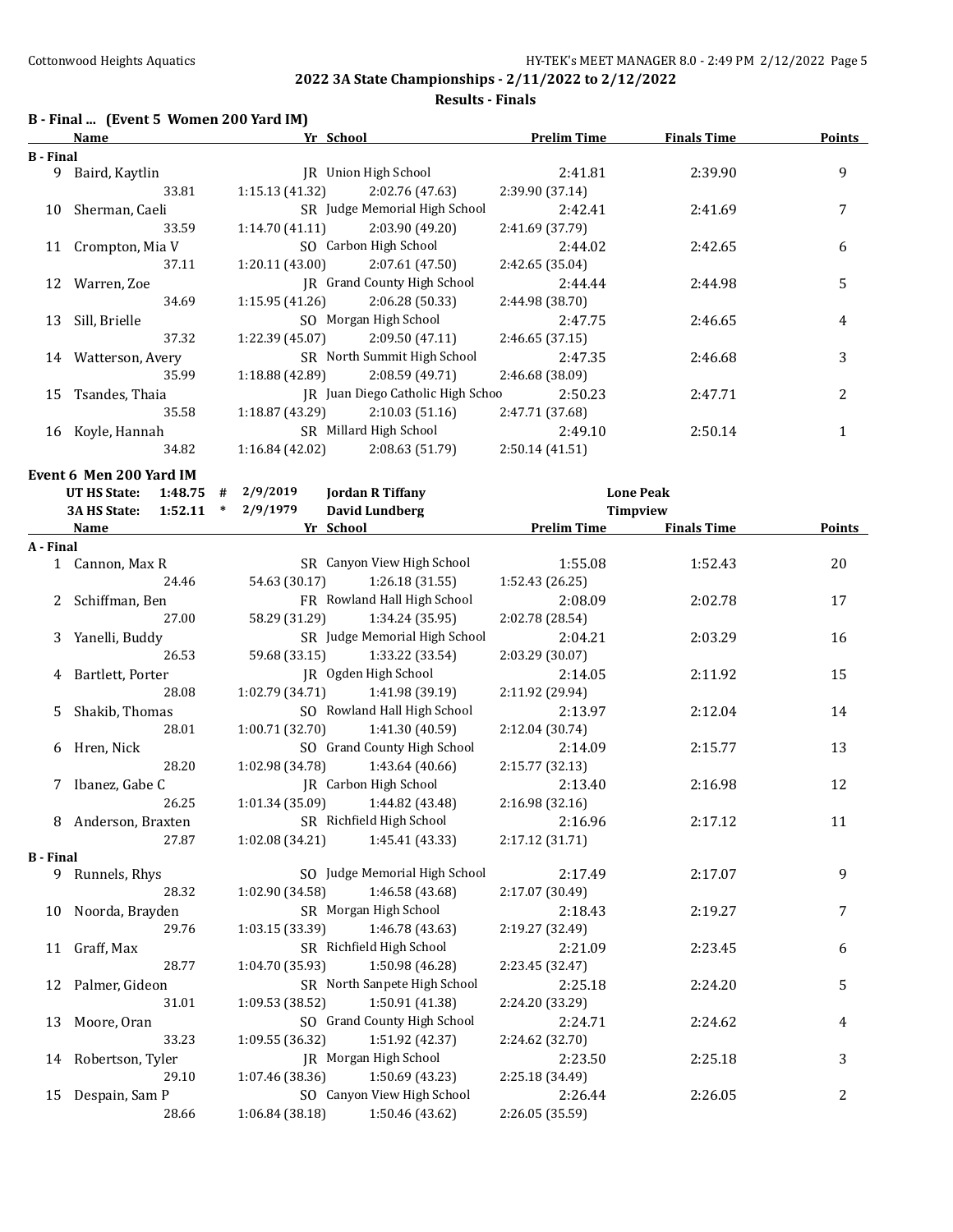#### **Results - Finals**

# **B - Final ... (Event 6 Men 200 Yard IM)**

|                  | <b>Name</b>                            |           |        |                 | Yr School                         | <b>Prelim Time</b> | <b>Finals Time</b>  | <b>Points</b>  |
|------------------|----------------------------------------|-----------|--------|-----------------|-----------------------------------|--------------------|---------------------|----------------|
| 16               | Batty, Stetson                         |           |        |                 | FR Union High School              | 2:24.81            | 2:27.65             | $\mathbf{1}$   |
|                  |                                        | 31.16     |        | 1:07.67 (36.51) | 1:52.88 (45.21)                   | 2:27.65 (34.77)    |                     |                |
|                  | <b>Event 7 Women 50 Yard Freestyle</b> |           |        |                 |                                   |                    |                     |                |
|                  | <b>UT HS State:</b>                    | $23.25$ # |        | 2/11/2005       | J. Fredsall / S. Watchorn         | <b>Kearns</b>      |                     |                |
|                  | <b>3A HS State:</b>                    | 23.25     | $\ast$ | 2/8/1997        | Sara Watchorn                     |                    | <b>Rowland Hall</b> |                |
|                  | Name                                   |           |        |                 | Yr School                         | <b>Prelim Time</b> | <b>Finals Time</b>  | <b>Points</b>  |
| A - Final        |                                        |           |        |                 |                                   |                    |                     |                |
| 1                | Cowan, Olivia O                        |           |        |                 | SR Judge Memorial High School     | 25.98              | 25.60               | 20             |
| 2                | Hunter, Stella                         |           |        | IR              | Ogden High School                 | 25.94              | 25.91               | 17             |
| 3                | Chamberlain, Alyssa A                  |           |        | SO.             | Carbon High School                | 26.10              | 26.04               | 16             |
| 4                | Mayer, Mackenzie                       |           |        | SO.             | <b>Grand County High School</b>   | 26.39              | 26.23               | 15             |
| 5.               | Herre, Emma                            |           |        | IR.             | America Leadership Academy        | 26.80              | 26.43               | 14             |
| 6                | Lyman, Thalyn                          |           |        | <b>SR</b>       | Carbon High School                | 26.59              | 26.68               | 13             |
| 7                | Jaramillo, Tyrca                       |           |        | SR              | Carbon High School                | 26.76              | 26.75               | 12             |
| 8                | Rutledge, Morgan                       |           |        |                 | SR Juan Diego Catholic High Schoo | 27.07              | 27.08               | 11             |
| <b>B</b> - Final |                                        |           |        |                 |                                   |                    |                     |                |
| 9                | Despain, Lizzy                         |           |        | SO.             | Millard High School               | 27.11              | 26.79               | 9              |
| 10               | Guymon, Aubrey                         |           |        | IR              | <b>Emery High School</b>          | 27.13              | 27.05               | 7              |
| 11               | Louis, Isabelle                        |           |        | SR.             | Rowland Hall High School          | 27.74              | 27.44               | 6              |
| 12               | Farr, Lanee                            |           |        | IR.             | Judge Memorial High School        | 27.36              | 27.50               | 5              |
| 13               | Zheng, Sophie                          |           |        | SO.             | Rowland Hall High School          | 28.54              | 28.06               | 4              |
| 14               | Schena, JayDee M                       |           |        | FR.             | Beaver High School                | 28.57              | 28.31               | 3              |
| 15               | Burnham, Abbey                         |           |        | IR              | Union High School                 | 28.27              | 28.42               | $\overline{c}$ |
| 16               | Leonard, Olivia                        |           |        | SR.             | Judge Memorial High School        | 28.61              | 28.68               | $\mathbf 1$    |
|                  | <b>Event 8 Men 50 Yard Freestyle</b>   |           |        |                 |                                   |                    |                     |                |

|                  | <b>UT HS State:</b> | 20.60 | #      | 2/8/1997 | <b>Billy Betz</b>                | Logan              |                    |               |
|------------------|---------------------|-------|--------|----------|----------------------------------|--------------------|--------------------|---------------|
|                  | 3A HS State:        | 21.17 | $\ast$ | 2/9/2012 | <b>Dusty Ragland /Joe Hughes</b> |                    | Park City / Cedar  |               |
|                  | Name                |       |        |          | Yr School                        | <b>Prelim Time</b> | <b>Finals Time</b> | <b>Points</b> |
| A - Final        |                     |       |        |          |                                  |                    |                    |               |
|                  | Kling, Grant        |       |        | IR       | Richfield High School            | 22.20              | 21.91              | 20            |
| 2                | Atzet, Ethan        |       |        | SR       | Juan Diego Catholic High Schoo   | 22.47              | 22.02              | 17            |
| 3                | Bailey, Ryen D      |       |        | SR       | Canyon View High School          | 22.71              | 22.97              | 16            |
| 4                | Edwards, William M  |       |        | SR       | Canyon View High School          | 23.05              | 23.15              | 15            |
| 5                | Hansen, Hayden      |       |        | IR       | South Sevier High School         | 23.66              | 23.44              | 14            |
| 6                | Lassche, Treven     |       |        | SR       | South Summit High School         | 23.52              | 23.53              | 13            |
|                  | Gleason, Charlie    |       |        | SO.      | Juan Diego Catholic High Schoo   | 23.72              | 23.82              | 12            |
| 8                | Bennett, Boston     |       |        | SO.      | Union High School                | 23.25              | 24.04              | 11            |
| <b>B</b> - Final |                     |       |        |          |                                  |                    |                    |               |
| 9                | Boyle, Liam         |       |        | IR       | Rowland Hall High School         | 23.97              | 23.90              | 9             |
| 10               | Minchey, Dax        |       |        | SR       | Emery High School                | 24.12              | 24.17              | 7             |
| 11               | Swick, Khristian    |       |        | IR.      | Juan Diego Catholic High Schoo   | 24.45              | 24.35              | 6             |
| 12               | Bartlett, Porter    |       |        | IR       | Ogden High School                | 24.46              | 24.48              | 5             |
| 13               | Gillespie, Michael  |       |        | SR       | Judge Memorial High School       | 24.63              | 24.78              | 4             |
| 14               | Lewis, Ty           |       |        | SR       | Morgan High School               | 24.45              | 24.85              | 3             |
| 15               | Willey, Ty          |       |        | IR       | Ogden High School                | 25.05              | 24.95              | 2             |
| 16               | Jacobsen, Easton    |       |        | IR-      | Ben Lomond High School           | 25.04              | 24.97              | 1             |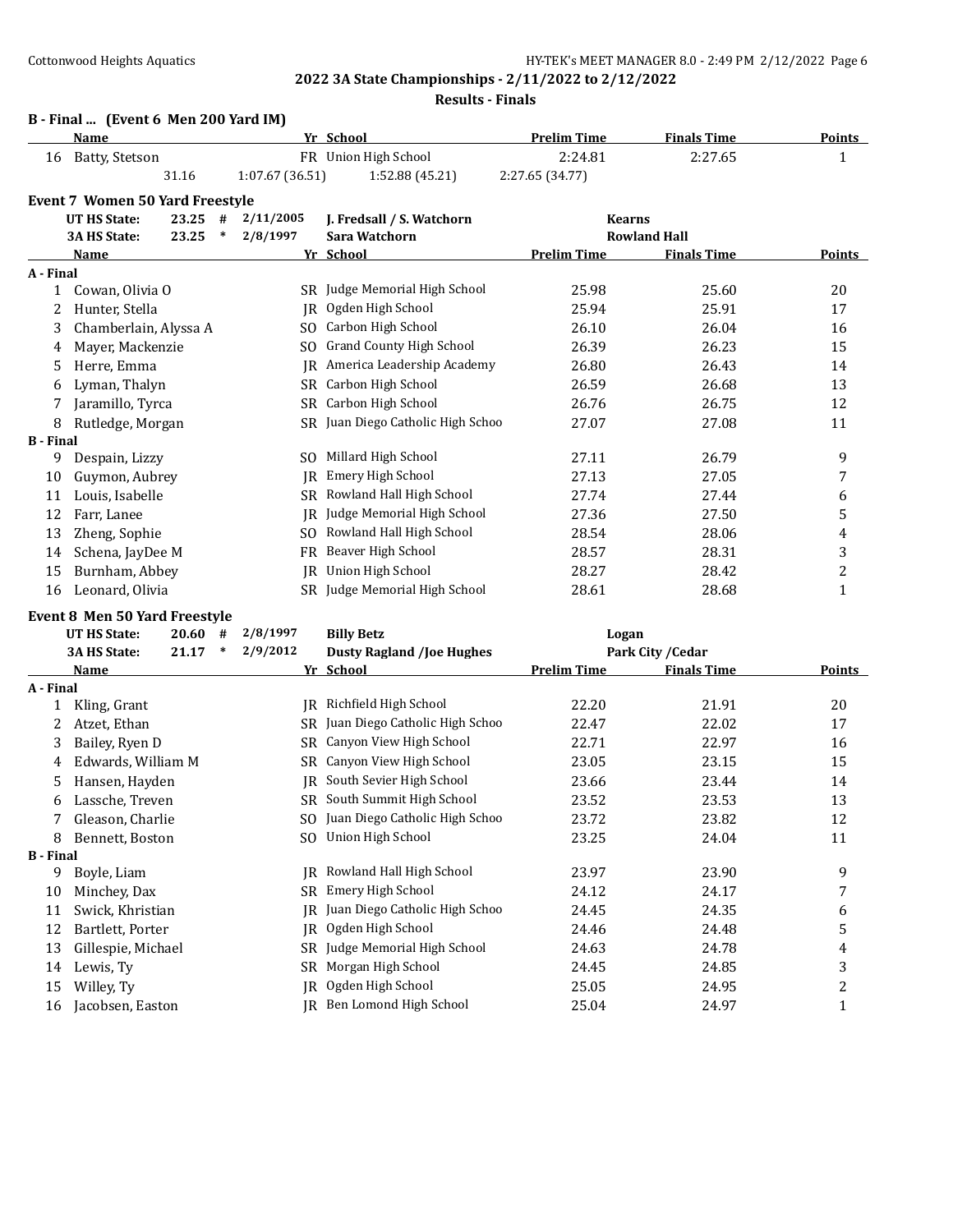# **Results - Finals**

|                  | Event 9 Women 100 Yard Butterfly |           |        |                 |                                   |                    |                    |              |
|------------------|----------------------------------|-----------|--------|-----------------|-----------------------------------|--------------------|--------------------|--------------|
|                  | <b>UT HS State:</b>              | $54.61$ # |        | 2/14/2014       | <b>Lillian F Moore</b>            | <b>Skyline</b>     |                    |              |
|                  | 3A HS State:                     | 57.45     | $\ast$ | 3/13/1984       | <b>Christi Harris</b>             | <b>Provo</b>       |                    |              |
|                  | <b>Name</b>                      |           |        |                 | Yr School                         | <b>Prelim Time</b> | <b>Finals Time</b> | Points       |
| A - Final        |                                  |           |        |                 |                                   |                    |                    |              |
|                  | 1 Caldwell, Kaitlyn              |           |        |                 | SR South Summit High School       | 1:05.31            | 1:04.74            | 20           |
|                  |                                  | 29.67     |        | 1:04.74 (35.07) |                                   |                    |                    |              |
| $\mathbf{2}$     | Guymon, Aubrey                   |           |        |                 | JR Emery High School              | 1:04.57            | 1:05.32            | 17           |
|                  |                                  | 30.03     |        | 1:05.32 (35.29) |                                   |                    |                    |              |
| 3                | Zheng, Sophie                    |           |        |                 | SO Rowland Hall High School       | 1:08.31            | 1:06.80            | 16           |
|                  |                                  | 31.01     |        | 1:06.80 (35.79) |                                   |                    |                    |              |
| 4                | Sherman, Caeli                   |           |        |                 | SR Judge Memorial High School     | 1:12.22            | 1:09.18            | 15           |
|                  |                                  | 32.38     |        | 1:09.18 (36.80) |                                   |                    |                    |              |
| 5                | Graham, Megan                    |           |        |                 | JR Ben Lomond High School         | 1:11.38            | 1:10.85            | 14           |
|                  |                                  | 31.49     |        | 1:10.85 (39.36) |                                   |                    |                    |              |
| 6                | Thurman, Kailey                  |           |        |                 | SO Millard High School            | 1:14.07            | 1:12.78            | 13           |
|                  |                                  | 33.25     |        | 1:12.78 (39.53) |                                   |                    |                    |              |
| 7                | Maxfield, Brooke                 |           |        |                 | SO Richfield High School          | 1:11.79            | 1:13.67            | 12           |
|                  |                                  | 33.36     |        | 1:13.67 (40.31) |                                   |                    |                    |              |
| 8                | Stanford, Rachel                 |           |        |                 | SR North Summit High School       | 1:12.38            | 1:13.80            | 11           |
|                  |                                  | 32.75     |        | 1:13.80(41.05)  |                                   |                    |                    |              |
| <b>B</b> - Final |                                  |           |        |                 |                                   |                    |                    |              |
| 9                | Gordon, Grace                    |           |        |                 | <b>IR</b> Morgan High School      | 1:16.07            | 1:15.12            | 9            |
|                  |                                  | 33.82     |        | 1:15.12 (41.30) |                                   |                    |                    |              |
| 10               | Pascual, Bea                     |           |        |                 | IR Juan Diego Catholic High Schoo | 1:15.70            | 1:16.23            | 7            |
|                  |                                  | 34.34     |        | 1:16.23 (41.89) |                                   |                    |                    |              |
| 11               | Mejia, Emma                      |           |        |                 | JR Judge Memorial High School     | 1:18.49            | 1:17.30            | 6            |
|                  |                                  | 36.07     |        | 1:17.30 (41.23) |                                   |                    |                    |              |
| 12               | Hicks, Jessica                   |           |        |                 | SR Morgan High School             | 1:18.68            | 1:17.46            | 5            |
|                  |                                  | 35.22     |        | 1:17.46 (42.24) |                                   |                    |                    |              |
| 13               | Middleton, Rylie S               |           |        |                 | FR Judge Memorial High School     | 1:18.12            | 1:18.20            | 4            |
|                  |                                  | 36.63     |        | 1:18.20 (41.57) |                                   |                    |                    |              |
|                  | 14 Scholes, Sienna               |           |        |                 | FR Union High School              | 1:17.72            | 1:18.59            | 3            |
|                  |                                  | 35.29     |        | 1:18.59 (43.30) |                                   |                    |                    |              |
| 15               | Whitham, Libby                   |           |        |                 | IR Grantsville High School        | 1:18.65            | 1:19.32            | 2            |
|                  |                                  | 36.40     |        | 1:19.32 (42.92) |                                   |                    |                    |              |
| 16               | Peterson, Samantha               |           |        |                 | <b>JR</b> Union High School       | 1:19.20            | 1:19.54            | $\mathbf{1}$ |
|                  |                                  | 35.32     |        | 1:19.54 (44.22) |                                   |                    |                    |              |

## **Event 10 Men 100 Yard Butterfly**

|           | <b>UT HS State:</b> | 47.71 | #      | 2/15/2020     | <b>Jordan R Tiffany</b>           | <b>Lone Peak</b>   |                    |               |
|-----------|---------------------|-------|--------|---------------|-----------------------------------|--------------------|--------------------|---------------|
|           | <b>3A HS State:</b> | 49.84 | $\ast$ | 2/25/1978     | <b>Corey Killpack</b>             | Cyprus             |                    |               |
|           | Name                |       |        |               | Yr School                         | <b>Prelim Time</b> | <b>Finals Time</b> | <b>Points</b> |
| A - Final |                     |       |        |               |                                   |                    |                    |               |
|           | Bertoch. William    |       |        | SR.           | Union High School                 | 55.54              | 54.97              | 20            |
|           |                     | 25.09 |        | 54.97 (29.88) |                                   |                    |                    |               |
|           | Gonzalez, Robert P  |       |        |               | SR Beaver High School             | 56.23              | 55.74              | 17            |
|           |                     | 25.54 |        | 55.74 (30.20) |                                   |                    |                    |               |
| 3         | Child, Benji        |       |        |               | IR Judge Memorial High School     | 56.60              | 56.87              | 16            |
|           |                     | 26.24 |        | 56.87 (30.63) |                                   |                    |                    |               |
| 4         | Eager, Matthew      |       |        |               | FR Judge Memorial High School     | 59.90              | 58.34              | 15            |
|           |                     | 26.81 |        | 58.34 (31.53) |                                   |                    |                    |               |
| 5.        | Shami, Joseph       |       |        |               | IR Juan Diego Catholic High Schoo | 59.79              | 58.46              | 14            |
|           |                     | 26.41 |        | 58.46 (32.05) |                                   |                    |                    |               |
|           |                     |       |        |               |                                   |                    |                    |               |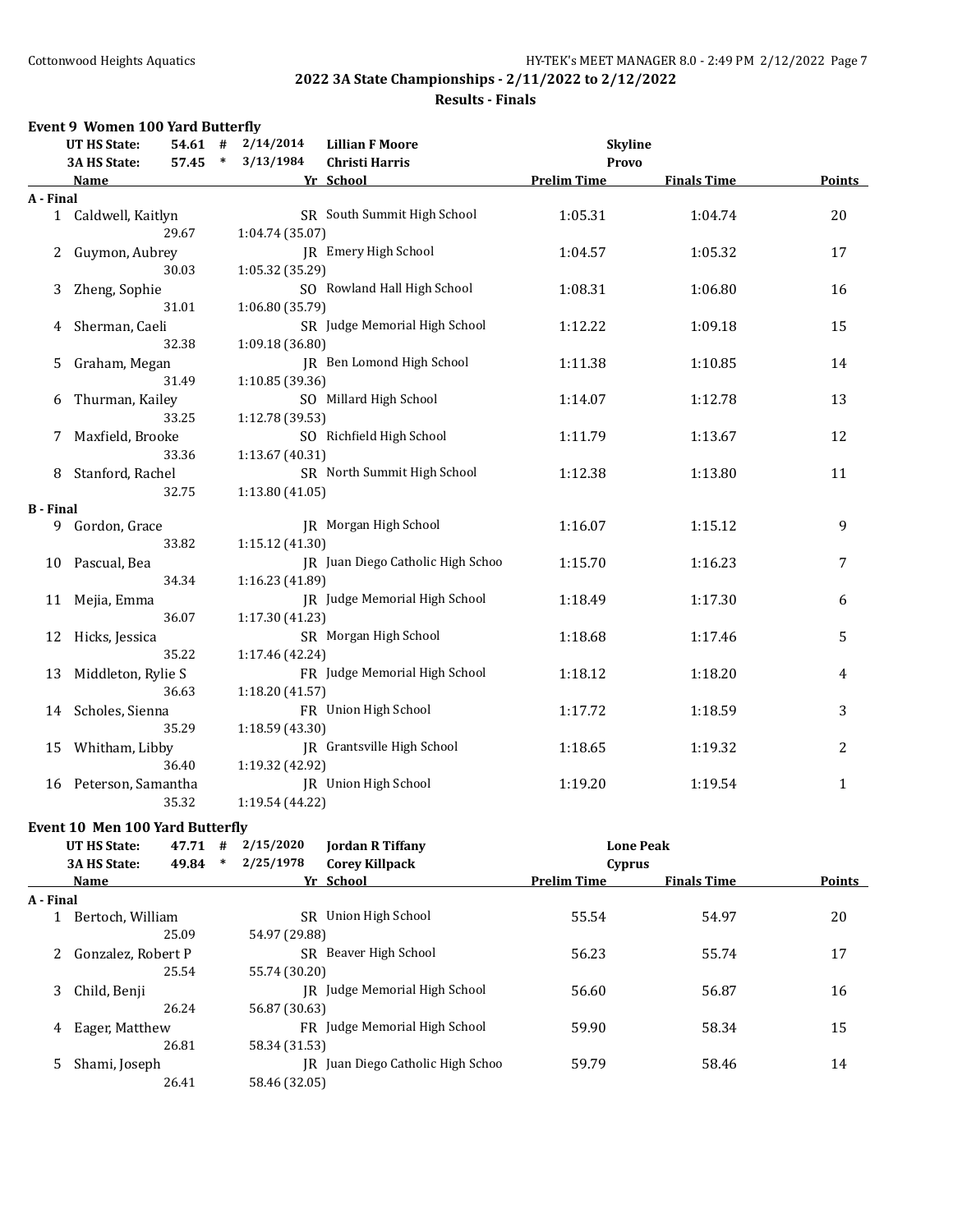# **Results - Finals**

# **A - Final ... (Event 10 Men 100 Yard Butterfly)**

|                  | Name              | Yr School                         | <b>Prelim Time</b> | <b>Finals Time</b> | <b>Points</b> |
|------------------|-------------------|-----------------------------------|--------------------|--------------------|---------------|
| 6                | Ibanez, Gabe C    | JR Carbon High School             | 57.69              | 59.66              | 13            |
|                  | 26.71             | 59.66 (32.95)                     |                    |                    |               |
|                  | Anderson, Braxten | SR Richfield High School          | 1:00.35            | 1:00.44            | 12            |
|                  | 27.67             | 1:00.44(32.77)                    |                    |                    |               |
| 8                | Keddington, James | SO South Summit High School       | 1:00.00            | 1:00.88            | 11            |
|                  | 27.47             | 1:00.88 (33.41)                   |                    |                    |               |
| <b>B</b> - Final |                   |                                   |                    |                    |               |
| 9                | Morgan, Kurt T    | FR Canyon View High School        | 1:00.98            | 59.35              | 9             |
|                  | 26.94             | 59.35 (32.41)                     |                    |                    |               |
| 10               | Hren, Nick        | SO Grand County High School       | 1:00.49            | 1:00.94            | 7             |
|                  | 28.09             | 1:00.94 (32.85)                   |                    |                    |               |
| 11               | Despain, Sam P    | SO Canyon View High School        | 1:00.80            | 1:01.10            | 6             |
|                  | 28.00             | 1:01.10(33.10)                    |                    |                    |               |
| 12               | Staley, Carter    | SO North Summit High School       | 1:01.18            | 1:01.48            | 5             |
|                  | 28.42             | 1:01.48(33.06)                    |                    |                    |               |
| 13               | Foy, Shepherd     | FR Juan Diego Catholic High Schoo | 1:01.22            | 1:01.50            | 4             |
|                  | 28.07             | 1:01.50 (33.43)                   |                    |                    |               |
| 14               | Duberow, James    | JR Judge Memorial High School     | 1:00.51            | 1:01.69            | 3             |
|                  | 27.61             | 1:01.69 (34.08)                   |                    |                    |               |
| 15               | Ruf, Brolen       | SR North Summit High School       | 1:02.15            | 1:02.82            | 2             |
|                  | 29.80             | 1:02.82 (33.02)                   |                    |                    |               |
| 16               | Belnap, Nathan    | FR Ogden High School              | 1:04.51            | 1:06.20            | 1             |
|                  | 30.94             | 1:06.20 (35.26)                   |                    |                    |               |

#### **Event 11 Women 100 Yard Freestyle**

|                  | <b>UT HS State:</b><br>$50.74$ #<br>$51.24$ *<br><b>3A HS State:</b> | 2/9/2019<br>2/8/1997 | <b>Rachel Oyler</b><br>Sara Watchorn | Timpview           | <b>Rowland Hall</b> |        |
|------------------|----------------------------------------------------------------------|----------------------|--------------------------------------|--------------------|---------------------|--------|
|                  | Name                                                                 |                      | Yr School                            | <b>Prelim Time</b> | <b>Finals Time</b>  | Points |
| A - Final        |                                                                      |                      |                                      |                    |                     |        |
|                  | 1 Cowan, Olivia O                                                    |                      | SR Judge Memorial High School        | 56.56              | 56.46               | 20     |
|                  | 26.99                                                                | 56.46 (29.47)        |                                      |                    |                     |        |
| 2                | Mayer, Mackenzie                                                     |                      | SO Grand County High School          | 58.25              | 57.53               | 17     |
|                  | 27.41                                                                | 57.53 (30.12)        |                                      |                    |                     |        |
| 3                | Chamberlain, Alyssa A                                                |                      | SO Carbon High School                | 58.52              | 58.51               | 16     |
|                  | 28.00                                                                | 58.51 (30.51)        |                                      |                    |                     |        |
|                  | Hunter, Stella                                                       |                      | JR Ogden High School                 | 58.22              | 58.58               | 15     |
|                  | 28.13                                                                | 58.58 (30.45)        |                                      |                    |                     |        |
| 5.               | Herre, Emma                                                          |                      | IR America Leadership Academy        | 58.51              | 58.76               | 14     |
|                  | 27.97                                                                | 58.76 (30.79)        |                                      |                    |                     |        |
| 6                | Jaramillo, Tyrca                                                     |                      | SR Carbon High School                | 59.08              | 59.72               | 13     |
|                  | 28.86                                                                | 59.72 (30.86)        |                                      |                    |                     |        |
|                  | Kling, Avah                                                          |                      | FR Richfield High School             | 59.50              | 59.86               | 12     |
|                  | 28.79                                                                | 59.86 (31.07)        |                                      |                    |                     |        |
| 8                | Carter, Sydney                                                       |                      | JR Emery High School                 | 1:00.23            | 1:00.18             | 11     |
|                  | 28.92                                                                | 1:00.18(31.26)       |                                      |                    |                     |        |
| <b>B</b> - Final |                                                                      |                      |                                      |                    |                     |        |
| 9                | Rutledge, Morgan                                                     |                      | SR Juan Diego Catholic High Schoo    | 1:00.90            | 59.45               | 9      |
|                  | 28.81                                                                | 59.45 (30.64)        |                                      |                    |                     |        |
| 10               | Farr, Lanee                                                          |                      | JR Judge Memorial High School        | 1:01.97            | 1:00.74             | 7      |
|                  | 29.03                                                                | 1:00.74(31.71)       |                                      |                    |                     |        |
|                  | 11 Lyman, Thalyn                                                     |                      | SR Carbon High School                | 1:02.78            | 1:01.50             | 6      |
|                  | 28.95                                                                | 1:01.50(32.55)       |                                      |                    |                     |        |
|                  | 12 Burnham, Abbey                                                    |                      | IR Union High School                 | 1:01.73            | 1:01.58             | 5      |
|                  | 29.27                                                                | 1:01.58 (32.31)      |                                      |                    |                     |        |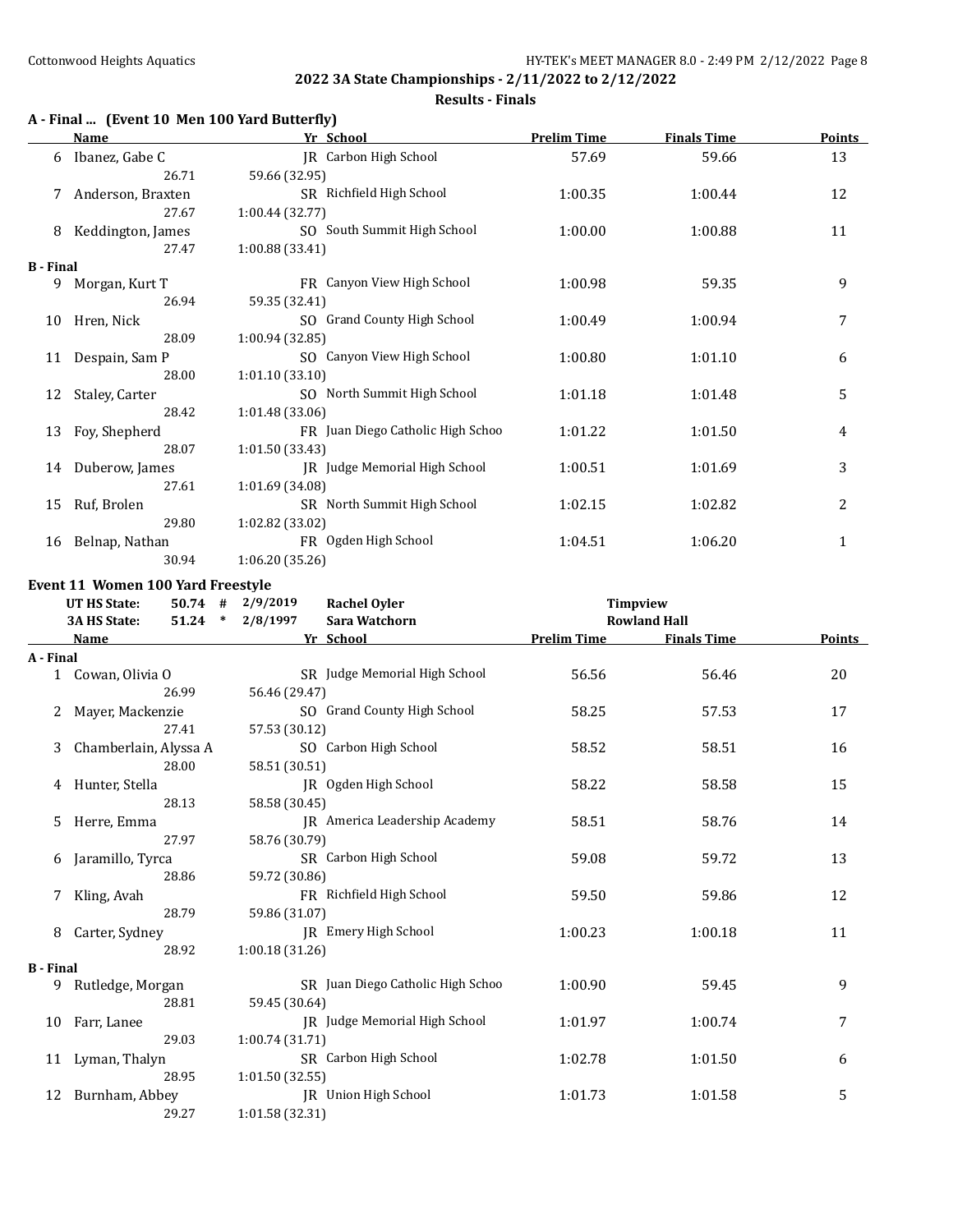**Results - Finals**

# **B - Final ... (Event 11 Women 100 Yard Freestyle)**

|    | Name              | Yr School                   | <b>Prelim Time</b> | <b>Finals Time</b> | <b>Points</b> |
|----|-------------------|-----------------------------|--------------------|--------------------|---------------|
| 13 | Whiting, Whitney  | Union High School<br>IR     | 1:03.21            | 1:02.46            | 4             |
|    | 29.24             | 1:02.46 (33.22)             |                    |                    |               |
| 14 | Schena, JayDee M  | FR Beaver High School       | 1:04.15            | 1:03.68            |               |
|    | 30.94             | 1:03.68 (32.74)             |                    |                    |               |
| 15 | Hellander, Harley | SR North Summit High School | 1:04.34            | 1:04.76            |               |
|    | 31.00             | 1:04.76 (33.76)             |                    |                    |               |
| 16 | Bower, Hadley B   | Carbon High School<br>SO.   | 1:03.62            | 1:04.83            |               |
|    | 29.60             | 1:04.83 (35.23)             |                    |                    |               |

# **Event 12 Men 100 Yard Freestyle**

|                  | <b>UT HS State:</b><br>45.27<br>3A HS State:<br>46.07 | #<br>$\ast$           | 2/8/2013<br><b>Long M Gutierrez</b><br>2/10/1979 |  | <b>Brighton</b>    |                    |              |
|------------------|-------------------------------------------------------|-----------------------|--------------------------------------------------|--|--------------------|--------------------|--------------|
|                  |                                                       | <b>David Lundberg</b> |                                                  |  | <b>Timpview</b>    |                    |              |
|                  | Name                                                  |                       | Yr School                                        |  | <b>Prelim Time</b> | <b>Finals Time</b> | Points       |
| A - Final        |                                                       |                       |                                                  |  |                    |                    |              |
|                  | 1 Kling, Grant<br>23.61                               |                       | JR Richfield High School                         |  | 49.43              | 48.80              | 20           |
|                  |                                                       |                       | 48.80 (25.19)                                    |  |                    |                    |              |
| 2                | Atzet, Ethan                                          |                       | SR Juan Diego Catholic High Schoo                |  | 50.12              | 49.26              | 17           |
|                  | 23.47                                                 |                       | 49.26 (25.79)                                    |  |                    |                    |              |
| 3                | Edwards, William M                                    |                       | SR Canyon View High School                       |  | 50.61              | 51.20              | 16           |
|                  | 24.16                                                 |                       | 51.20 (27.04)                                    |  |                    |                    |              |
| 4                | Bailey, Ryen D                                        |                       | SR Canyon View High School                       |  | 50.77              | 51.41              | 15           |
|                  | 24.69                                                 |                       | 51.41 (26.72)                                    |  |                    |                    |              |
| 5.               | Boyle, Liam                                           |                       | JR Rowland Hall High School                      |  | 53.27              | 52.93              | 14           |
|                  | 25.06                                                 |                       | 52.93 (27.87)                                    |  |                    |                    |              |
| 6                | Minchey, Dax<br>25.56                                 |                       | SR Emery High School                             |  | 53.59              | 53.32              | 13           |
|                  |                                                       |                       | 53.32 (27.76)                                    |  |                    |                    |              |
| 7                | Runnels, Rhys<br>25.51                                |                       | SO Judge Memorial High School                    |  | 53.28              | 53.33              | 12           |
|                  |                                                       |                       | 53.33 (27.82)<br>SO South Summit High School     |  |                    |                    |              |
|                  | Keddington, James<br>25.51                            |                       | 54.44 (28.93)                                    |  | 53.35              | 54.44              | 11           |
| <b>B</b> - Final |                                                       |                       |                                                  |  |                    |                    |              |
| 9                | Bennett, Boston                                       |                       | SO Union High School                             |  | 53.98              | 52.23              | 9            |
|                  | 25.48                                                 |                       | 52.23 (26.75)                                    |  |                    |                    |              |
| 10               | Schmitt, Tracer                                       |                       | JR Union High School                             |  | 53.73              | 53.32              | 7            |
|                  | 25.18                                                 |                       | 53.32 (28.14)                                    |  |                    |                    |              |
|                  | 11 Swick, Khristian                                   |                       | JR Juan Diego Catholic High Schoo                |  | 53.59              | 53.64              | 6            |
|                  | 25.70                                                 |                       | 53.64 (27.94)                                    |  |                    |                    |              |
| 12               | Waters, Tyler                                         |                       | JR Gunnison Valley High School                   |  | 54.98              | 54.63              | 5            |
|                  | 26.33                                                 |                       | 54.63 (28.30)                                    |  |                    |                    |              |
| 13               | Gillespie, Michael                                    |                       | SR Judge Memorial High School                    |  | 54.44              | 54.80              | 4            |
|                  | 25.85                                                 |                       | 54.80 (28.95)                                    |  |                    |                    |              |
| 14               | Lewis, Ty                                             |                       | SR Morgan High School                            |  | 55.46              | 55.10              | 3            |
|                  | 25.76                                                 |                       | 55.10 (29.34)                                    |  |                    |                    |              |
| 15               | Anderson, Joe D                                       |                       | SO Canyon View High School                       |  | 55.09              | 55.43              | 2            |
|                  | 26.30                                                 |                       | 55.43 (29.13)                                    |  |                    |                    |              |
| 16               | Hadden, Mason                                         |                       | SR Union High School                             |  | 55.05              | 55.58              | $\mathbf{1}$ |
|                  | 26.28                                                 |                       | 55.58 (29.30)                                    |  |                    |                    |              |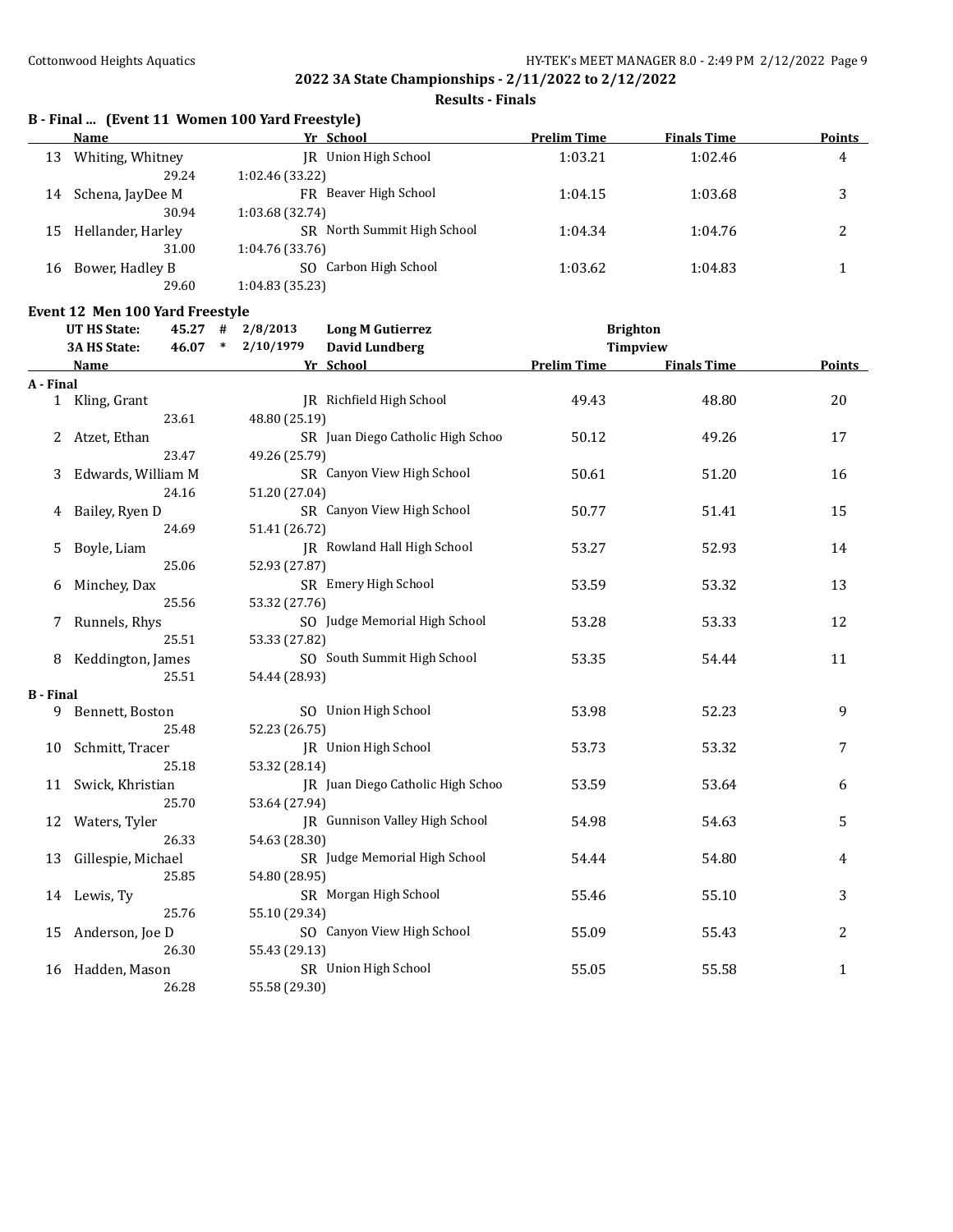|                  | <b>UT HS State:</b>   | 4:56.96 #       |        | 2/12/2011       | Amanda A Barrett                  |                    | <b>Brighton</b>     |               |
|------------------|-----------------------|-----------------|--------|-----------------|-----------------------------------|--------------------|---------------------|---------------|
|                  | 3A HS State:          | 4:59.38         | $\ast$ | 2/9/2013        | <b>Amelia Draney</b>              |                    | <b>Desert Hills</b> |               |
|                  | <u>Name</u>           |                 |        |                 | Yr School                         | <b>Prelim Time</b> | <b>Finals Time</b>  | <b>Points</b> |
| A - Final        |                       |                 |        |                 |                                   |                    |                     |               |
|                  | 1 Taylor, Addison K   |                 |        |                 | SO Canyon View High School        | 5:42.28            | 5:36.99             | 20            |
|                  |                       | 30.41           |        | 1:03.49 (33.08) | 1:37.29 (33.80)                   | 2:11.31 (34.02)    |                     |               |
|                  |                       | 2:45.50 (34.19) |        | 3:20.11 (34.61) | 3:55.00 (34.89)                   | 4:29.52 (34.52)    |                     |               |
|                  |                       | 5:04.09 (34.57) |        | 5:36.99 (32.90) |                                   |                    |                     |               |
| 2                | Dolan, Delaney K      |                 |        |                 | FR Judge Memorial High School     | 5:45.52            | 5:41.76             | 17            |
|                  |                       | 30.06           |        | 1:04.37 (34.31) | 1:38.97 (34.60)                   | 2:13.49 (34.52)    |                     |               |
|                  |                       | 2:48.30 (34.81) |        | 3:23.37 (35.07) | 3:59.02 (35.65)                   | 4:33.98 (34.96)    |                     |               |
|                  |                       | 5:08.86 (34.88) |        | 5:41.76 (32.90) |                                   |                    |                     |               |
| 3                | Hardin-Reynolds, Emmy |                 |        |                 | SR Judge Memorial High School     | 5:54.48            | 5:57.65             | 16            |
|                  |                       | 32.48           |        | 1:08.17 (35.69) | 1:44.69 (36.52)                   | 2:20.78 (36.09)    |                     |               |
|                  |                       | 2:56.85 (36.07) |        | 3:32.88 (36.03) | 4:09.27 (36.39)                   | 4:45.83 (36.56)    |                     |               |
|                  |                       | 5:22.41 (36.58) |        | 5:57.65 (35.24) |                                   |                    |                     |               |
| 4                | Armantrout, Mary      |                 |        |                 | <b>IR</b> Grantsville High School | 5:54.00            | 6:02.15             | 15            |
|                  |                       | 31.53           |        | 1:06.31 (34.78) | 1:42.64 (36.33)                   | 2:19.92 (37.28)    |                     |               |
|                  |                       | 2:57.30 (37.38) |        | 3:35.42 (38.12) | 4:12.90 (37.48)                   | 4:50.35 (37.45)    |                     |               |
|                  |                       | 5:26.97 (36.62) |        | 6:02.15 (35.18) |                                   |                    |                     |               |
| 5                | Schatz, Cyan          |                 |        |                 | FR Ogden High School              | 6:07.70            | 6:07.38             | 14            |
|                  |                       | 32.44           |        | 1:08.25 (35.81) | 1:45.05 (36.80)                   | 2:22.75 (37.70)    |                     |               |
|                  |                       | 3:00.00 (37.25) |        | 3:37.88 (37.88) | 4:16.24 (38.36)                   | 4:53.87 (37.63)    |                     |               |
|                  |                       | 5:31.62 (37.75) |        | 6:07.38 (35.76) |                                   |                    |                     |               |
| 6                | Bartlett, Tessa       |                 |        |                 | FR Rowland Hall High School       | 6:15.10            | 6:14.21             | 13            |
|                  |                       | 34.05           |        | 1:11.42 (37.37) | 1:49.37 (37.95)                   | 2:27.23 (37.86)    |                     |               |
|                  |                       | 3:05.75 (38.52) |        | 3:44.49 (38.74) | 4:22.56 (38.07)                   | 5:01.00 (38.44)    |                     |               |
|                  |                       | 5:38.51 (37.51) |        | 6:14.21 (35.70) |                                   |                    |                     |               |
| 7                | Day, Tori             |                 |        |                 | SO North Sanpete High School      | 6:17.36            | 6:14.88             | 12            |
|                  |                       | 33.68           |        | 1:11.04 (37.36) | 1:48.96 (37.92)                   | 2:27.26 (38.30)    |                     |               |
|                  |                       | 3:05.72 (38.46) |        | 3:44.33 (38.61) | 4:22.98 (38.65)                   | 5:01.68 (38.70)    |                     |               |
|                  |                       | 5:39.89 (38.21) |        | 6:14.88 (34.99) |                                   |                    |                     |               |
| 8                | Thurman, Aimee        |                 |        |                 | SR Millard High School            | 6:15.39            | 6:16.52             | 11            |
|                  |                       | 30.88           |        | 1:06.40 (35.52) | 1:43.35 (36.95)                   | 2:22.15 (38.80)    |                     |               |
|                  |                       | 3:02.42 (40.27) |        | 3:41.38 (38.96) | 4:21.70 (40.32)                   | 5:02.21 (40.51)    |                     |               |
|                  |                       | 5:41.02 (38.81) |        | 6:16.52 (35.50) |                                   |                    |                     |               |
| <b>B</b> - Final |                       |                 |        |                 |                                   |                    |                     |               |
|                  | 9 O'Brien, Marin      |                 |        |                 | JR Judge Memorial High School     | 6:18.92            | 6:15.97             | 9             |
|                  |                       | 34.98           |        | 1:12.19 (37.21) | 1:49.81 (37.62)                   | 2:27.96 (38.15)    |                     |               |
|                  |                       | 3:06.06 (38.10) |        | 3:44.50 (38.44) | 4:23.11 (38.61)                   | 5:01.71 (38.60)    |                     |               |
|                  |                       | 5:40.04 (38.33) |        | 6:15.97 (35.93) |                                   |                    |                     |               |
| 10               | Wood, Cami            |                 |        |                 | SR Union High School              | 6:22.57            | 6:16.11             | 7             |
|                  |                       | 33.16           |        | 1:10.22 (37.06) | 1:48.29 (38.07)                   | 2:26.51 (38.22)    |                     |               |
|                  |                       | 3:05.31 (38.80) |        | 3:43.61 (38.30) | 4:22.36 (38.75)                   | 5:01.44 (39.08)    |                     |               |
|                  |                       | 5:39.31 (37.87) |        | 6:16.11(36.80)  |                                   |                    |                     |               |
| 11               | Rushton, Riley G      |                 |        |                 | JR Canyon View High School        | 6:22.83            | 6:21.32             | 6             |
|                  |                       | 32.42           |        | 1:09.32 (36.90) | 1:47.81 (38.49)                   | 2:27.00 (39.19)    |                     |               |
|                  |                       | 3:05.79 (38.79) |        | 3:44.80 (39.01) | 4:24.53 (39.73)                   | 5:03.85 (39.32)    |                     |               |
|                  |                       | 5:43.11 (39.26) |        | 6:21.32 (38.21) |                                   |                    |                     |               |
| 12               | Dalton, Penelope      |                 |        |                 | SR Judge Memorial High School     | 6:30.61            | 6:26.82             | 5             |
|                  |                       | 34.68           |        | 1:12.49 (37.81) | 1:52.30 (39.81)                   | 2:32.18 (39.88)    |                     |               |
|                  |                       | 3:11.87 (39.69) |        | 3:52.35 (40.48) | 4:31.61 (39.26)                   | 5:10.54 (38.93)    |                     |               |
|                  |                       | 5:49.13 (38.59) |        | 6:26.82 (37.69) |                                   |                    |                     |               |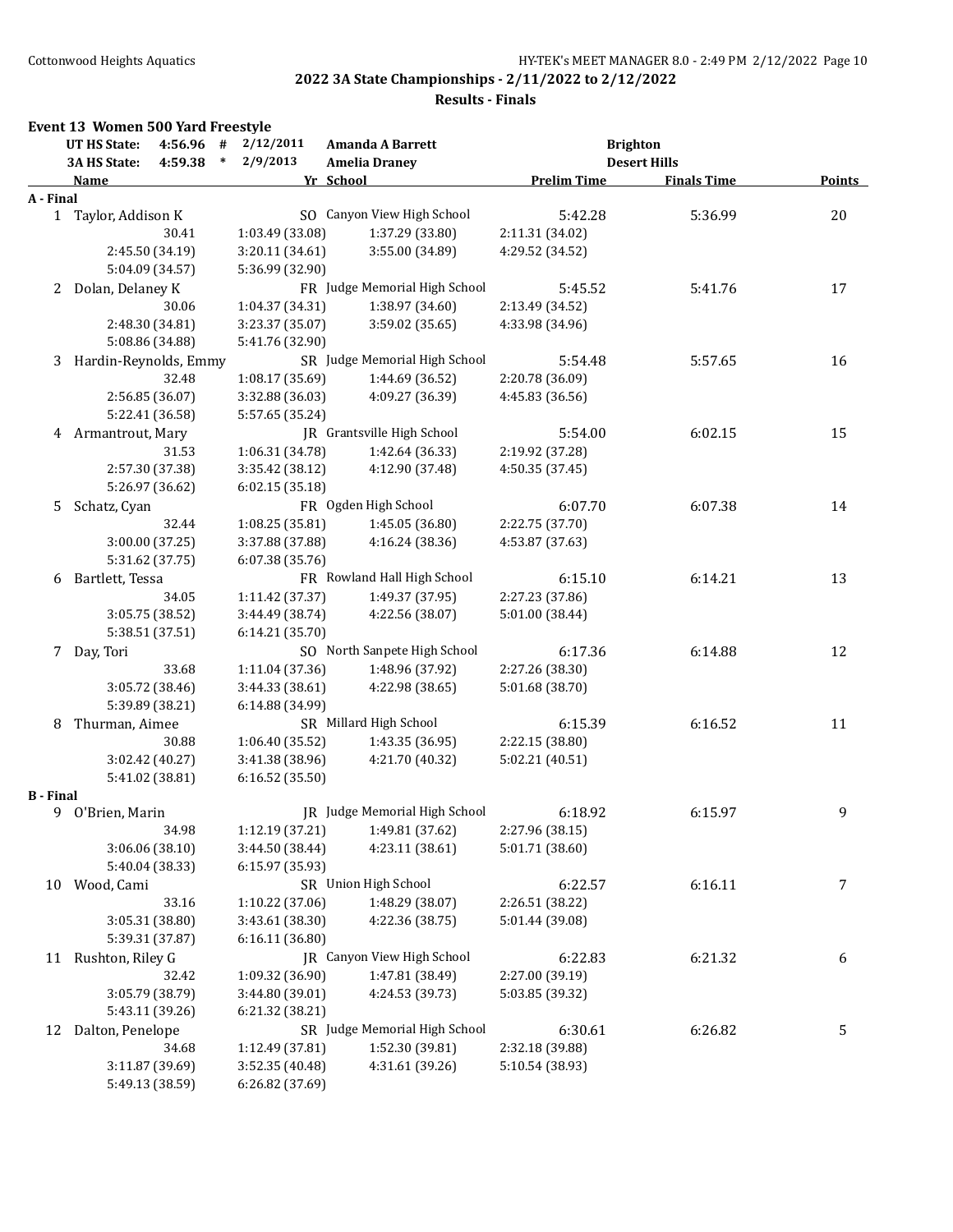#### **Results - Finals**

# **B - Final ... (Event 13 Women 500 Yard Freestyle)**

|    | Name            | Yr School       |                                   | <b>Prelim Time</b> | <b>Finals Time</b> | <b>Points</b> |
|----|-----------------|-----------------|-----------------------------------|--------------------|--------------------|---------------|
| 13 | Whitmer, Emma   | SR.             | Union High School                 | 6:27.86            | 6:27.99            | 4             |
|    | 34.42           | 1:11.88(37.46)  | 1:51.21 (39.33)                   | 2:31.12 (39.91)    |                    |               |
|    | 3:10.90 (39.78) | 3:51.29 (40.39) | 4:31.18 (39.89)                   | 5:10.74 (39.56)    |                    |               |
|    | 5:50.61 (39.87) | 6:27.99 (37.38) |                                   |                    |                    |               |
| 14 | Hanson, Ellie J | SO.             | Carbon High School                | 6:27.56            | 6:34.04            | 3             |
|    | 34.93           | 1:13.43(38.50)  | 1:53.68(40.25)                    | 2:33.54 (39.86)    |                    |               |
|    | 3:13.62(40.08)  | 3:54.22(40.60)  | 4:34.80 (40.58)                   | 5:15.04 (40.24)    |                    |               |
|    | 5:55.80 (40.76) | 6:34.04(38.24)  |                                   |                    |                    |               |
| 15 | Johansen, Abby  | SR.             | Emery High School                 | 6:33.05            | 6:34.68            | 2             |
|    | 34.59           | 1:12.58 (37.99) | 1:52.16 (39.58)                   | 2:32.56 (40.40)    |                    |               |
|    | 3:12.99(40.43)  | 3:54.15(41.16)  | 4:35.77 (41.62)                   | 5:17.04 (41.27)    |                    |               |
|    | 5:57.27 (40.23) | 6:34.68(37.41)  |                                   |                    |                    |               |
| 16 | Tosolini, Thais |                 | IR Juan Diego Catholic High Schoo | 6:31.02            | 6:35.73            |               |
|    | 32.42           | 1:11.19(38.77)  | 1:51.28(40.09)                    | 2:32.16 (40.88)    |                    |               |
|    | 3:13.39(41.23)  | 3:54.46(41.07)  | 4:34.68 (40.22)                   | 5:16.02 (41.34)    |                    |               |
|    | 5:56.51 (40.49) | 6:35.73 (39.22) |                                   |                    |                    |               |

#### **Event 14 Men 500 Yard Freestyle**

|           | <b>UT HS State:</b><br>2/20/2021<br><b>Tanner Nelson</b><br><b>Bigham</b><br>$4:30.06$ # |                 |                               |                    |                    |        |
|-----------|------------------------------------------------------------------------------------------|-----------------|-------------------------------|--------------------|--------------------|--------|
|           | 3A HS State:<br>4:34.08<br>$\ast$                                                        | 2/12/1977       | <b>Rick Morley</b>            | Cyprus             |                    |        |
|           | Name                                                                                     |                 | Yr School                     | <b>Prelim Time</b> | <b>Finals Time</b> | Points |
| A - Final |                                                                                          |                 |                               |                    |                    |        |
|           | 1 Morton, Nico R                                                                         |                 | IR Judge Memorial High School | 4:45.31            | 4:45.47            | 20     |
|           | 24.83                                                                                    | 51.93 (27.10)   | 1:19.81 (27.88)               | 1:48.18 (28.37)    |                    |        |
|           | 2:16.97 (28.79)                                                                          | 2:46.04 (29.07) | 3:15.72 (29.68)               | 3:45.78 (30.06)    |                    |        |
|           | 4:16.03 (30.25)                                                                          | 4:45.47 (29.44) |                               |                    |                    |        |
|           | Gillespie, Benji J<br>2                                                                  |                 | SO Judge Memorial High School | 5:11.72            | 5:07.07            | 17     |
|           | 26.66                                                                                    | 57.42 (30.76)   | 1:28.97 (31.55)               | 1:59.85 (30.88)    |                    |        |
|           | 2:31.33 (31.48)                                                                          | 3:02.94 (31.61) | 3:34.31 (31.37)               | 4:05.79 (31.48)    |                    |        |
|           | 4:37.20 (31.41)                                                                          | 5:07.07 (29.87) |                               |                    |                    |        |
|           | Grimshaw, Jacob C<br>3                                                                   |                 | JR Canyon View High School    | 5:12.50            | 5:16.21            | 16     |
|           | 26.25                                                                                    | 57.28 (31.03)   | 1:28.63 (31.35)               | 2:00.05 (31.42)    |                    |        |
|           | 2:31.52 (31.47)                                                                          | 3:03.95 (32.43) | 3:36.42 (32.47)               | 4:08.48 (32.06)    |                    |        |
|           | 4:39.86 (31.38)                                                                          | 5:16.21 (36.35) |                               |                    |                    |        |
|           | 4 Chamberlain, Camden                                                                    |                 | SR Carbon High School         | 5:20.85            | 5:18.38            | 15     |
|           | 27.46                                                                                    | 57.73 (30.27)   | 1:29.51 (31.78)               | 2:01.83 (32.32)    |                    |        |
|           | 2:33.96 (32.13)                                                                          | 3:06.34 (32.38) | 3:40.01 (33.67)               | 4:13.65 (33.64)    |                    |        |
|           | 4:46.95 (33.30)                                                                          | 5:18.38 (31.43) |                               |                    |                    |        |
|           | Bishop, Ethan<br>5.                                                                      |                 | JR Millard High School        | 5:17.31            | 5:24.29            | 14     |
|           | 27.12                                                                                    | 58.03 (30.91)   | 1:29.98 (31.95)               | 2:03.40 (33.42)    |                    |        |
|           | 2:37.06 (33.66)                                                                          | 3:11.17(34.11)  | 3:45.06 (33.89)               | 4:19.22 (34.16)    |                    |        |
|           | 4:53.05 (33.83)                                                                          | 5:24.29 (31.24) |                               |                    |                    |        |
|           | Sankovitz, Frank<br>6                                                                    |                 | FR Judge Memorial High School | 5:33.41            | 5:32.14            | 13     |
|           | 27.86                                                                                    | 59.54 (31.68)   | 1:32.32 (32.78)               | 2:07.34 (35.02)    |                    |        |
|           | 2:41.53 (34.19)                                                                          | 3:17.51 (35.98) | 3:51.34 (33.83)               | 4:26.86 (35.52)    |                    |        |
|           | 5:00.20 (33.34)                                                                          | 5:32.14 (31.94) |                               |                    |                    |        |
|           | 7 Cannon, Ethan D                                                                        |                 | SO Canyon View High School    | 5:37.93            | 5:37.70            | 12     |
|           | 29.05                                                                                    | 1:02.37 (33.32) | 1:36.58 (34.21)               | 2:11.46 (34.88)    |                    |        |
|           | 2:46.87 (35.41)                                                                          | 3:22.25 (35.38) | 3:57.79 (35.54)               | 4:32.31 (34.52)    |                    |        |
|           | 5:06.04 (33.73)                                                                          | 5:37.70 (31.66) |                               |                    |                    |        |
|           | Despain, Jacob<br>8                                                                      |                 | SR Millard High School        | 5:37.38            | 5:37.88            | 11     |
|           | 27.83                                                                                    | 59.45 (31.62)   | 1:32.80 (33.35)               | 2:06.80 (34.00)    |                    |        |
|           | 2:41.96 (35.16)                                                                          | 3:17.60 (35.64) | 3:53.73 (36.13)               | 4:30.21 (36.48)    |                    |        |
|           | 5:06.35(36.14)                                                                           | 5:37.88 (31.53) |                               |                    |                    |        |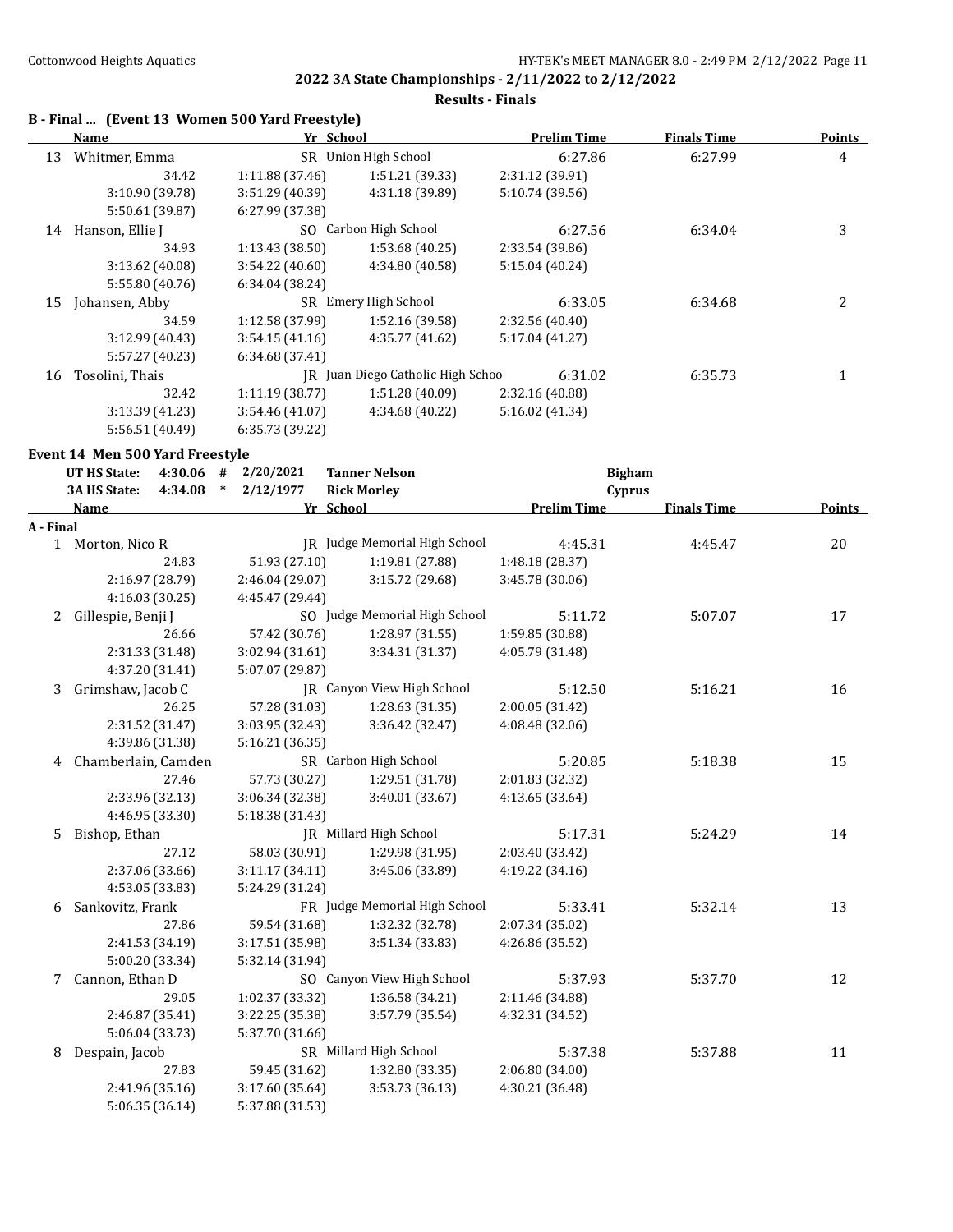|                  | B - Final  (Event 14 Men 500 Yard Freestyle)<br>Name | Yr School                          |                                            | <b>Prelim Time</b>     | <b>Finals Time</b>          | Points         |
|------------------|------------------------------------------------------|------------------------------------|--------------------------------------------|------------------------|-----------------------------|----------------|
| <b>B</b> - Final |                                                      |                                    |                                            |                        |                             |                |
| 9.               | Guymon, Tyson                                        |                                    | SR Union High School                       | 5:38.34                | 5:32.73                     | $\overline{9}$ |
|                  | 28.29                                                | 59.64 (31.35)                      | 1:32.26 (32.62)                            | 2:05.51 (33.25)        |                             |                |
|                  | 2:39.69 (34.18)                                      | 3:15.15 (35.46)                    | 3:50.49 (35.34)                            | 4:25.59 (35.10)        |                             |                |
|                  | 5:00.45 (34.86)                                      | 5:32.73 (32.28)                    |                                            |                        |                             |                |
| 10               | Frost, Ian                                           |                                    | SR America Leadership Academy              | 5:41.54                | 5:38.03                     | $\overline{7}$ |
|                  | 30.12                                                | 1:04.29 (34.17)                    | 1:39.86 (35.57)                            | 2:15.00(35.14)         |                             |                |
|                  | 2:50.05 (35.05)                                      | 3:25.25 (35.20)                    | 4:00.39 (35.14)                            | 4:34.97 (34.58)        |                             |                |
|                  | 5:08.31 (33.34)                                      | 5:38.03 (29.72)                    |                                            |                        |                             |                |
|                  | 11 Cowan, Sam                                        |                                    | SO Judge Memorial High School              | 5:40.49                | 5:38.47                     | 6              |
|                  | 29.97                                                | 1:03.55 (33.58)                    | 1:38.71 (35.16)                            | 2:13.42 (34.71)        |                             |                |
|                  | 2:48.92 (35.50)                                      | 3:23.82 (34.90)                    | 3:58.37 (34.55)                            | 4:33.47 (35.10)        |                             |                |
|                  | 5:07.39 (33.92)                                      | 5:38.47 (31.08)                    |                                            |                        |                             |                |
| 12               | Ceniceros, Ayden                                     |                                    | JR Grand County High School                | 5:41.39                | 5:40.42                     | 5              |
|                  | 30.82                                                | 1:03.52 (32.70)                    | 1:37.80 (34.28)                            | 2:12.97 (35.17)        |                             |                |
|                  | 2:48.52 (35.55)                                      | 3:23.87 (35.35)                    | 3:59.63 (35.76)                            | 4:34.97 (35.34)        |                             |                |
|                  | 5:08.62 (33.65)                                      | 5:40.42 (31.80)                    |                                            |                        |                             |                |
| 13               | Graff, Max                                           |                                    | SR Richfield High School                   | 5:38.35                | 5:44.20                     | 4              |
|                  | 29.44                                                | 1:01.50(32.06)                     | 1:36.00 (34.50)                            | 2:10.89 (34.89)        |                             |                |
|                  | 2:46.68 (35.79)                                      | 3:22.09 (35.41)                    | 3:59.97 (37.88)                            | 4:36.08 (36.11)        |                             |                |
|                  | 5:11.37 (35.29)                                      | 5:44.20 (32.83)                    |                                            |                        |                             |                |
|                  |                                                      |                                    | <b>IR</b> Carbon High School               | 5:41.94                | 5:44.50                     | 3              |
|                  | 14 Engar, Nathan C<br>28.82                          |                                    | 1:34.93 (33.90)                            |                        |                             |                |
|                  |                                                      | 1:01.03 (32.21)                    |                                            | 2:10.06 (35.13)        |                             |                |
|                  | 2:45.79 (35.73)<br>5:09.49 (35.87)                   | 3:21.71 (35.92)<br>5:44.50 (35.01) | 3:57.59 (35.88)                            | 4:33.62 (36.03)        |                             |                |
|                  |                                                      |                                    |                                            |                        |                             |                |
| 15               | Reeves, Bradyn                                       |                                    | SR Ogden High School                       | 5:41.98                | 5:45.49                     | 2              |
|                  | 31.11                                                | 1:05.80 (34.69)                    | 1:41.74 (35.94)                            | 2:17.32 (35.58)        |                             |                |
|                  | 2:52.59 (35.27)                                      | 3:28.15 (35.56)                    | 4:03.50 (35.35)                            | 4:38.98 (35.48)        |                             |                |
|                  | 5:13.20 (34.22)                                      | 5:45.49 (32.29)                    |                                            |                        |                             |                |
|                  | 16 Robinson, Jace C                                  |                                    | SR Canyon View High School                 | 5:44.23                | 5:47.26                     | $\mathbf{1}$   |
|                  | 28.59                                                | 1:00.35 (31.76)                    | 1:34.13 (33.78)                            | 2:08.91 (34.78)        |                             |                |
|                  | 2:44.26 (35.35)                                      | 3:20.45 (36.19)                    | 3:57.24 (36.79)                            | 4:34.31 (37.07)        |                             |                |
|                  | 5:11.56 (37.25)                                      | 5:47.26 (35.70)                    |                                            |                        |                             |                |
|                  | Event 15 Women 200 Yard Freestyle Relay              |                                    |                                            |                        |                             |                |
|                  | <b>UT HS State:</b><br>1:36.59                       | #<br>2/11/2005                     | <b>Kearns High School</b>                  |                        | Kearn                       |                |
|                  |                                                      |                                    | N. Edge, C. Bergesen, T. Huff, J. Fredsall |                        |                             |                |
|                  | 3A HS State:<br>1:38.18                              | 2/13/2016<br>$\ast$                | <b>Park City High School</b>               |                        | Park                        |                |
|                  |                                                      |                                    | S Senn, E Beller, K Hale, R Selznick       |                        |                             |                |
|                  | <u>Team</u>                                          |                                    | Relay                                      | <b>Prelim Time</b>     | <b>Finals Time</b>          | <b>Points</b>  |
| A - Final        |                                                      |                                    |                                            |                        |                             |                |
|                  | 1 Carbon High School                                 |                                    |                                            | 1:46.52                | 1:47.71                     | 40             |
|                  | 1) Lyman, Thalyn SR                                  |                                    | 2) Crompton, Mia V SO                      | 3) Jaramillo, Tyrca SR | 4) Chamberlain, Alyssa A SO |                |
|                  | 26.82                                                | 54.87 (28.05)                      | 1:22.32 (27.45)                            | 1:47.71 (25.39)        |                             |                |
| 2                | Juan Diego Catholic High Schoo                       |                                    |                                            | 1:52.15                | 1:48.26                     | 34             |
|                  | 1) Weller, Audrey JR                                 | 2) Sylvia, Lyla FR                 |                                            | 3) Baker, Elise JR     | 4) Rutledge, Morgan SR      |                |
|                  | 25.35                                                | 53.26 (27.91)                      | 1:21.87 (28.61)                            | 1:48.26 (26.39)        |                             |                |
| 3                | Canyon View High School                              |                                    |                                            | 1:52.03                | 1:50.90                     | 32             |
|                  | 1) Reynolds, Kiley D SR                              |                                    | 2) Deutschlander, Delaney J SR             | 3) Tebbs, Kinzie A SR  | 4) Taylor, Addison K SO     |                |
|                  | 27.02                                                | 56.90 (29.88)                      | 1:24.92 (28.02)                            | 1:50.90 (25.98)        |                             |                |
| 4                | Millard High School                                  |                                    |                                            | 1:52.70                | 1:51.90                     | 30             |
|                  | 1) Despain, Lizzy SO                                 | 2) Koyle, Emma SO                  |                                            | 3) Koyle, Hannah SR    | 4) Thurman, Aimee SR        |                |
|                  | 26.83                                                | 54.83 (28.00)                      | 1:24.07 (29.24)                            | 1:51.90 (27.83)        |                             |                |
|                  |                                                      |                                    |                                            |                        |                             |                |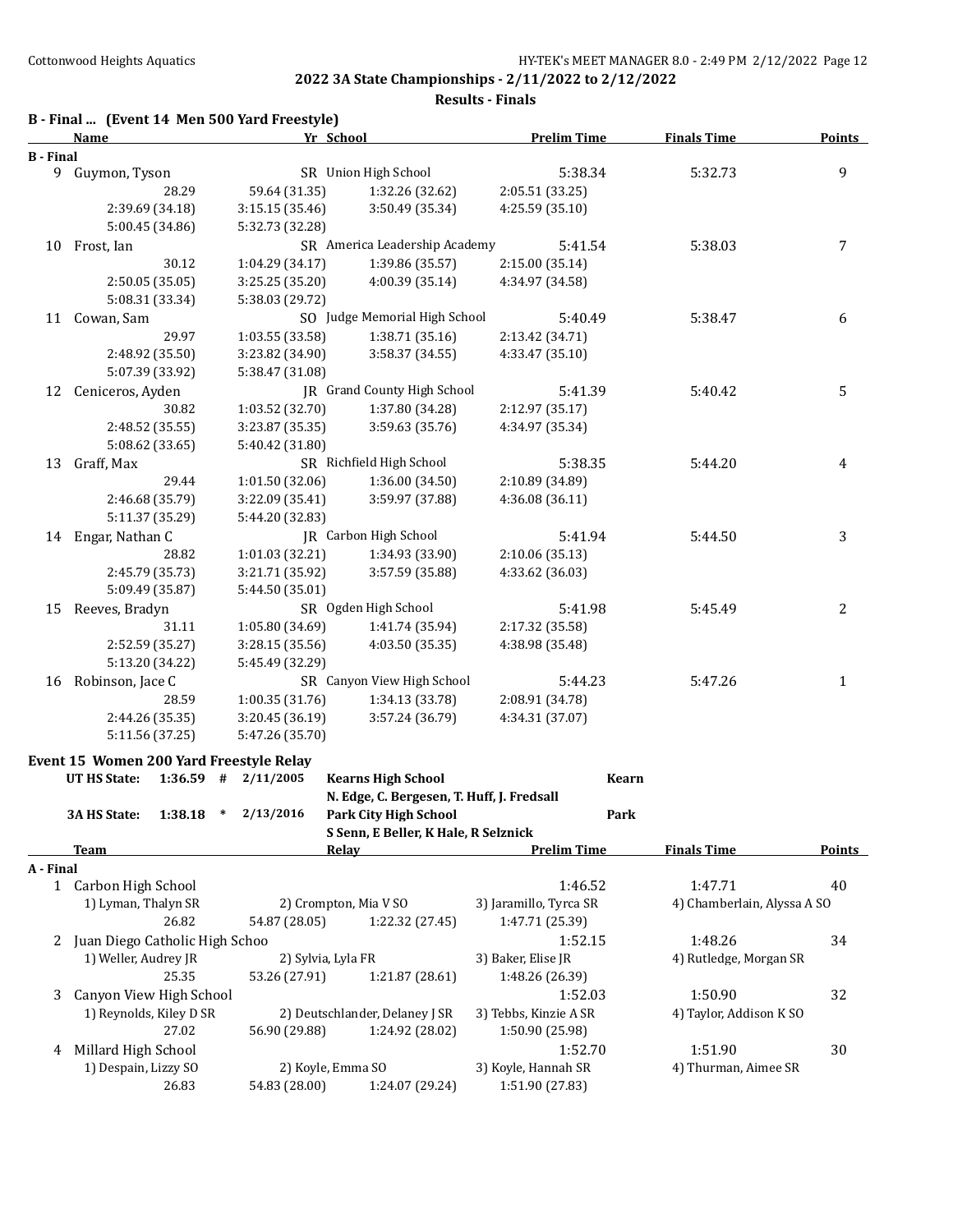| 5 Emery High School<br>1:50.66<br>3) Jensen, Cambrie SR<br>1) Carter, Sydney JR<br>2) Mason, Purity SO<br>27.87<br>56.56 (28.69)<br>1:25.11 (28.55)<br>1:52.05 (26.94)<br>Ogden High School<br>1:55.35<br>6<br>1) Carlton, Elly SR<br>2) Kennedy, Kamryn SO<br>3) Hains, Erika SO<br>29.17<br>57.24 (28.07)<br>1:27.26 (30.02)<br>1:53.10 (25.84)<br>7 Judge Memorial High School<br>1:54.42<br>1) Conner, Amelia A FR<br>2) Sherman, Caeli SR<br>3) Leonard, Olivia SR | 1:52.05<br>4) Guymon, Aubrey JR<br>1:53.10<br>4) Hunter, Stella JR | 28<br>26         |
|-------------------------------------------------------------------------------------------------------------------------------------------------------------------------------------------------------------------------------------------------------------------------------------------------------------------------------------------------------------------------------------------------------------------------------------------------------------------------|--------------------------------------------------------------------|------------------|
|                                                                                                                                                                                                                                                                                                                                                                                                                                                                         |                                                                    |                  |
|                                                                                                                                                                                                                                                                                                                                                                                                                                                                         |                                                                    |                  |
|                                                                                                                                                                                                                                                                                                                                                                                                                                                                         |                                                                    |                  |
|                                                                                                                                                                                                                                                                                                                                                                                                                                                                         |                                                                    |                  |
|                                                                                                                                                                                                                                                                                                                                                                                                                                                                         |                                                                    |                  |
|                                                                                                                                                                                                                                                                                                                                                                                                                                                                         |                                                                    |                  |
|                                                                                                                                                                                                                                                                                                                                                                                                                                                                         | 1:53.12                                                            | 24               |
|                                                                                                                                                                                                                                                                                                                                                                                                                                                                         | 4) Dolan, Delaney K FR                                             |                  |
| 28.33<br>58.21 (29.88)<br>1:26.52 (28.31)<br>1:53.12 (26.60)                                                                                                                                                                                                                                                                                                                                                                                                            |                                                                    |                  |
| Rowland Hall High School<br>1:55.88<br>8                                                                                                                                                                                                                                                                                                                                                                                                                                | 1:55.07                                                            | 22               |
| 2) Thompson, Taryn SO<br>1) Louis, Isabelle SR<br>3) Bartlett, Tessa FR                                                                                                                                                                                                                                                                                                                                                                                                 | 4) Zheng, Sophie SO                                                |                  |
| 57.52 (29.68)<br>1:26.79 (29.27)<br>1:55.07 (28.28)<br>27.84                                                                                                                                                                                                                                                                                                                                                                                                            |                                                                    |                  |
| <b>B</b> - Final                                                                                                                                                                                                                                                                                                                                                                                                                                                        |                                                                    |                  |
| 9 Grand County High School<br>1:57.11                                                                                                                                                                                                                                                                                                                                                                                                                                   | 1:57.92                                                            | 18               |
| 1) Mayer, Mackenzie SO<br>2) Warren, Zoe JR<br>3) Maughan, Mallory J JR                                                                                                                                                                                                                                                                                                                                                                                                 | 4) Young, Jayde FR                                                 |                  |
| 26.97<br>1:28.90 (32.10)<br>1:57.92 (29.02)<br>56.80 (29.83)                                                                                                                                                                                                                                                                                                                                                                                                            |                                                                    |                  |
| 10 Richfield High School<br>1:57.54                                                                                                                                                                                                                                                                                                                                                                                                                                     | 1:58.12                                                            | 14               |
| 1) Blackner, Sienna SO<br>2) Patey, Danica FR<br>3) Maxfield, Brooke SO                                                                                                                                                                                                                                                                                                                                                                                                 | 4) Kling, Avah FR                                                  |                  |
| 29.90<br>1:30.92 (29.46)<br>1:01.46(31.56)<br>1:58.12 (27.20)                                                                                                                                                                                                                                                                                                                                                                                                           |                                                                    |                  |
| 11 North Summit High School<br>2:01.51                                                                                                                                                                                                                                                                                                                                                                                                                                  | 1:59.09                                                            | 12               |
| 1) Watterson, Avery SR<br>2) Ferry, Katie SO<br>3) Stanford, Rachel SR                                                                                                                                                                                                                                                                                                                                                                                                  | 4) Hellander, Harley SR                                            |                  |
| 29.42<br>1:00.23(30.81)<br>1:29.96 (29.73)<br>1:59.09 (29.13)                                                                                                                                                                                                                                                                                                                                                                                                           |                                                                    |                  |
| Morgan High School<br>1:58.43<br>12                                                                                                                                                                                                                                                                                                                                                                                                                                     | 1:59.94                                                            | 10               |
| 1) Gordon, Grace JR<br>2) Wilkinson, Sara SO<br>3) Orn, Karli SR                                                                                                                                                                                                                                                                                                                                                                                                        | 4) Hicks, Jessica SR                                               |                  |
| 59.93 (31.24)<br>28.69<br>1:30.51 (30.58)<br>1:59.94 (29.43)                                                                                                                                                                                                                                                                                                                                                                                                            |                                                                    |                  |
|                                                                                                                                                                                                                                                                                                                                                                                                                                                                         |                                                                    |                  |
| North Sanpete High School<br>2:01.81<br>13                                                                                                                                                                                                                                                                                                                                                                                                                              | 2:03.80                                                            | 8                |
| 1) Lamb, Phaedra JR<br>2) Bench, Abby JR<br>3) Smith, Sydney SR                                                                                                                                                                                                                                                                                                                                                                                                         | 4) Day, Tori SO                                                    |                  |
| 30.86<br>1:03.81(32.95)<br>2:03.80 (28.44)<br>1:35.36 (31.55)                                                                                                                                                                                                                                                                                                                                                                                                           |                                                                    |                  |
| 14 South Summit High School<br>2:03.89                                                                                                                                                                                                                                                                                                                                                                                                                                  | 2:04.20                                                            | 6                |
| 1) Card, Anna FR<br>2) Richman, Jakobi SR<br>3) Ruf, Emma FR                                                                                                                                                                                                                                                                                                                                                                                                            | 4) Caldwell, Kaitlyn SR                                            |                  |
| 30.55<br>1:03.27 (32.72)<br>1:36.89 (33.62)<br>2:04.20 (27.31)                                                                                                                                                                                                                                                                                                                                                                                                          |                                                                    |                  |
| Gunnison Valley High School<br>2:07.95<br>15                                                                                                                                                                                                                                                                                                                                                                                                                            | 2:04.97                                                            | 4                |
| 1) Davis, Maddie JR<br>2) Flake, Emily JR<br>3) Leatherwood, Soraya JR                                                                                                                                                                                                                                                                                                                                                                                                  | 4) Vargas, Monsera SO                                              |                  |
| 29.91<br>45.35 (15.44)<br>1:32.29 (46.94)<br>2:04.97 (32.68)                                                                                                                                                                                                                                                                                                                                                                                                            |                                                                    |                  |
| Manti High School<br>2:06.55<br>16                                                                                                                                                                                                                                                                                                                                                                                                                                      | 2:05.52                                                            | $\boldsymbol{2}$ |
| 1) Gankyuhag, Mishelle JR<br>3) Fowles, Keltsy JR<br>2) Bridges, Janessa JR                                                                                                                                                                                                                                                                                                                                                                                             | 4) Wasden, Lillian FR                                              |                  |
| 31.05    1:03.63    (32.58)    1:35.96    (32.33)    2:05.52    (29.56)                                                                                                                                                                                                                                                                                                                                                                                                 |                                                                    |                  |
| Event 16 Men 200 Yard Freestyle Relay                                                                                                                                                                                                                                                                                                                                                                                                                                   |                                                                    |                  |
| UT HS State:<br>$1:24.43$ # $1/26/2019$<br><b>Desert Hills High School</b><br><b>Desert Hills</b>                                                                                                                                                                                                                                                                                                                                                                       |                                                                    |                  |
| P.Plumb, C. Rettie, A. Anderson, K. Wawrzyniak                                                                                                                                                                                                                                                                                                                                                                                                                          |                                                                    |                  |
| 3A HS State:<br>1:28.13<br>2/13/2016<br><b>Park City High School</b><br>$\ast$<br>Park                                                                                                                                                                                                                                                                                                                                                                                  |                                                                    |                  |
| V Hess, L Hess, A Yokubison, C Bailar                                                                                                                                                                                                                                                                                                                                                                                                                                   |                                                                    |                  |
| <b>Prelim Time</b><br>Team<br><u>Relav</u>                                                                                                                                                                                                                                                                                                                                                                                                                              | <b>Finals Time</b>                                                 | <b>Points</b>    |
| A - Final                                                                                                                                                                                                                                                                                                                                                                                                                                                               |                                                                    |                  |
| 1 Juan Diego Catholic High Schoo<br>1:34.74                                                                                                                                                                                                                                                                                                                                                                                                                             | 1:32.90                                                            | 40               |
| 1) Gleason, Charlie SO<br>2) Foy, Shepherd FR<br>3) Swick, Khristian JR                                                                                                                                                                                                                                                                                                                                                                                                 | 4) Atzet, Ethan SR                                                 |                  |
|                                                                                                                                                                                                                                                                                                                                                                                                                                                                         |                                                                    |                  |
|                                                                                                                                                                                                                                                                                                                                                                                                                                                                         |                                                                    | 34               |
| 23.75<br>1:32.90 (21.44)<br>47.96 (24.21)<br>1:11.46 (23.50)                                                                                                                                                                                                                                                                                                                                                                                                            |                                                                    |                  |
| Canyon View High School<br>1:36.49<br>2                                                                                                                                                                                                                                                                                                                                                                                                                                 | 1:36.18                                                            |                  |
| 1) Morgan, Kurt T FR<br>2) Anderson, Joe D SO<br>3) Robinson, Jace C SR                                                                                                                                                                                                                                                                                                                                                                                                 | 4) Edwards, William M SR                                           |                  |
| 24.04<br>1:36.18 (22.67)<br>48.77 (24.73)<br>1:13.51 (24.74)                                                                                                                                                                                                                                                                                                                                                                                                            |                                                                    |                  |
| 1:36.84<br>3<br>Union High School<br>1) Schmitt, Tracer JR<br>2) Henrie, Jeryn JR<br>3) Hadden, Mason SR                                                                                                                                                                                                                                                                                                                                                                | 1:37.15<br>4) Bennett, Boston SO                                   | 32               |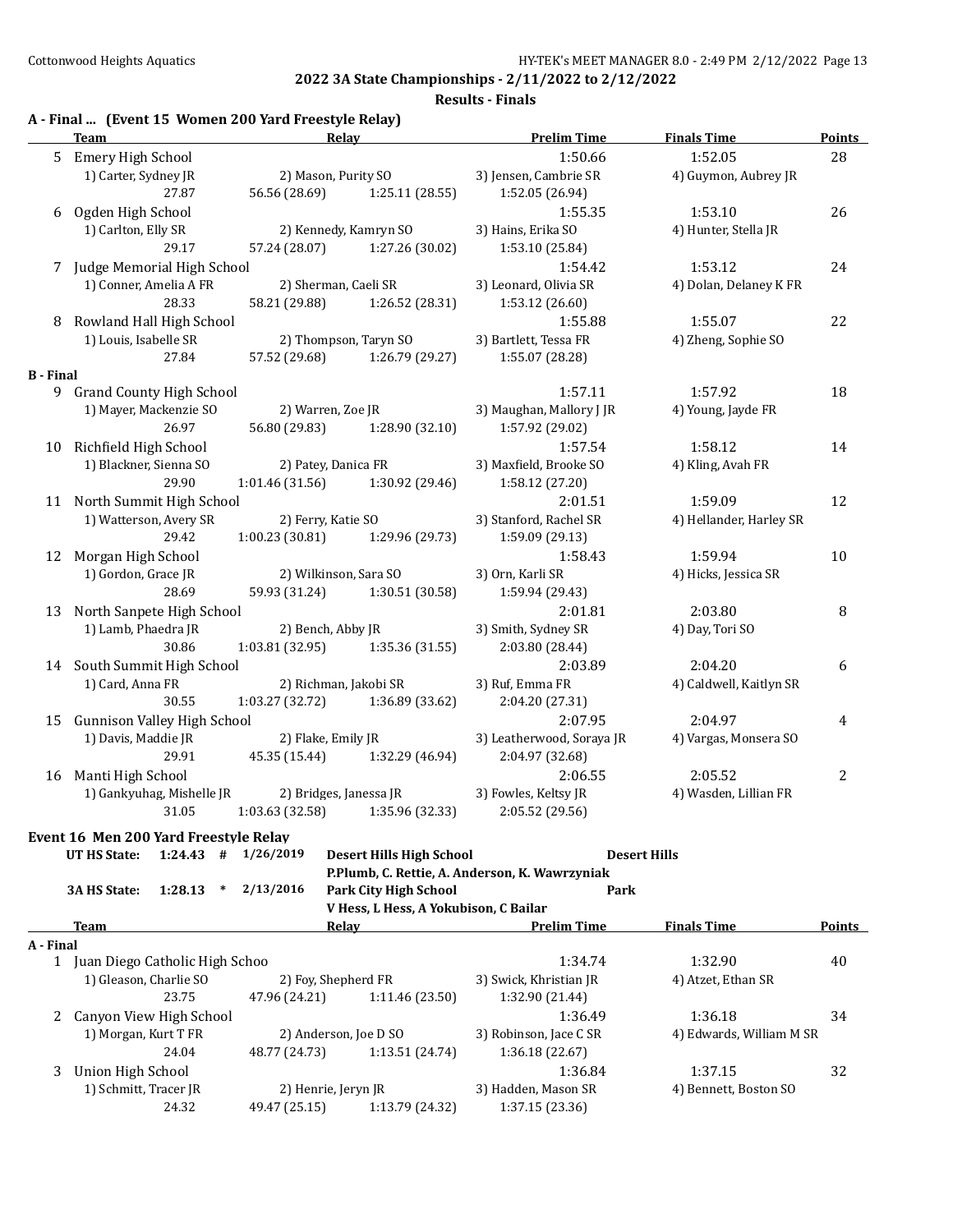#### **Results - Finals**

|                  | <b>Team</b>                     | Relay                  |                 | <b>Prelim Time</b>        | <b>Finals Time</b>      | <b>Points</b> |
|------------------|---------------------------------|------------------------|-----------------|---------------------------|-------------------------|---------------|
|                  | 4 Ogden High School             |                        |                 | 1:38.94                   | 1:37.82                 | 30            |
|                  | 1) Bartlett, Porter JR          | 2) Willey, Ty JR       |                 | 3) Malan, Dawson SR       | 4) Reeves, Bradyn SR    |               |
|                  | 24.36                           | 48.65 (24.29)          | 1:13.49 (24.84) | 1:37.82 (24.33)           |                         |               |
| 5                | South Summit High School        |                        |                 | 1:38.38                   | 1:37.89                 | 28            |
|                  | 1) Lassche, Treven SR           | 2) Kunz, Toby SR       |                 | 3) Halliday, Branson FR   | 4) Keddington, James SO |               |
|                  | 23.63                           | 48.34 (24.71)          | 1:14.48 (26.14) | 1:37.89 (23.41)           |                         |               |
| 6                | <b>Grand County High School</b> |                        |                 | 1:38.00                   | 1:37.93                 | 26            |
|                  | 1) Young, Stryder B SR          | 2) Hawks, Arthur B SR  |                 | 3) Mayer, Jakson JR       | 4) Hren, Nick SO        |               |
|                  | 24.89                           | 49.89 (25.00)          | 1:13.98 (24.09) | 1:37.93 (23.95)           |                         |               |
|                  | 7 Judge Memorial High School    |                        |                 | 1:38.15                   | 1:38.12                 | 24            |
|                  | 1) Runnels, Rhys SO             | 2) Eager, Matthew FR   |                 | 3) Gillespie, Michael SR  | 4) Sankovitz, Frank FR  |               |
|                  | 24.76                           | 49.36 (24.60)          | 1:13.84 (24.48) | 1:38.12 (24.28)           |                         |               |
| 8                | Richfield High School           |                        |                 | 1:37.72                   | 1:38.98                 | 22            |
|                  | 1) Tait, Daxton SO              | 2) Graff, Max SR       |                 | 3) Anderson, Braxten SR   | 4) Kling, Grant JR      |               |
|                  | 27.23                           | 52.15 (24.92)          | 1:16.51 (24.36) | 1:38.98 (22.47)           |                         |               |
| <b>B</b> - Final |                                 |                        |                 |                           |                         |               |
|                  | 9 Emery High School             |                        |                 | 1:41.27                   | 1:39.39                 | 18            |
|                  | 1) Fauver, Jacob JR             | 2) Terry, Kegley SR    |                 | 3) Minchey, Kyler SR      | 4) Minchey, Dax SR      |               |
|                  | 25.54                           | 50.66 (25.12)          | 1:15.60 (24.94) | 1:39.39 (23.79)           |                         |               |
| 10               | Rowland Hall High School        |                        |                 | 1:39.14                   | 1:39.40                 | 14            |
|                  | 1) Boyle, Liam JR               | 2) Shakib, Thomas SO   |                 | 3) Erickson, Henry FR     | 4) Schiffman, Ben FR    |               |
|                  | 24.93                           | 49.49 (24.56)          | 1:15.73 (26.24) | 1:39.40 (23.67)           |                         |               |
|                  | 11 Carbon High School           |                        |                 | 1:42.64                   | 1:39.95                 | 12            |
|                  | 1) Engar, Nathan CJR            | 2) Bradford, Boyd C JR |                 | 3) Chamberlain, Camden SR | 4) Ibanez, Gabe C JR    |               |
|                  | 25.19                           | 50.26 (25.07)          | 1:15.74 (25.48) | 1:39.95 (24.21)           |                         |               |
|                  | 12 Morgan High School           |                        |                 | 1:39.73                   | 1:40.07                 | $10\,$        |
|                  | 1) Pfeifer, Elijah SO           | 2) Lewis, Ty SR        |                 | 3) Robertson, Tyler JR    | 4) Noorda, Brayden SR   |               |
|                  | 25.82                           | 50.50 (24.68)          | 1:15.53 (25.03) | 1:40.07 (24.54)           |                         |               |
| 13               | Millard High School             |                        |                 | 1:43.78                   | 1:41.92                 | 8             |
|                  | 1) Larsen, Ethan SR             | 2) Robison, McKay SR   |                 | 3) Brunson, Kole SR       | 4) Despain, Jacob SR    |               |
|                  | 25.57                           | 51.37 (25.80)          | 1:17.10 (25.73) | 1:41.92 (24.82)           |                         |               |
|                  | 14 North Summit High School     |                        |                 | 1:43.83                   | 1:43.90                 | 6             |
|                  | 1) Tholen, Carsen SR            | 2) Staley, Carter SO   |                 | 3) Curtis, Joseph JR      | 4) Ritzman, Alex SR     |               |
|                  | 26.91                           | 52.10 (25.19)          | 1:18.49 (26.39) | 1:43.90 (25.41)           |                         |               |
| 15               | Manti High School               |                        |                 | 1:47.86                   | 1:47.79                 | 4             |
|                  | 1) Albee, Scott SR              | 2) Warby, McKay FR     |                 | 3) Winsor, Dyson SR       | 4) Cheney, Brannigan JR |               |
|                  | 26.37                           | 54.41 (28.04)          | 1:22.06 (27.65) | 1:47.79 (25.73)           |                         |               |
|                  | 16 Ben Lomond High School       |                        |                 | 1:47.51                   | 1:49.37                 | $\sqrt{2}$    |
|                  | 1) Allen, Gunder JR             | 2) Kunzler, Benson JR  |                 | 3) Erickson, Joseph SR    | 4) Jacobsen, Easton JR  |               |
|                  | 26.40                           | 54.72 (28.32)          | 1:23.99 (29.27) | 1:49.37 (25.38)           |                         |               |

#### **Event 17 Women 100 Yard Backstroke**

|           | UT HS State:          | 53.45 | #      | 2/12/2016       | <b>Rhyan White</b>             |                    | Cottonwood            |               |
|-----------|-----------------------|-------|--------|-----------------|--------------------------------|--------------------|-----------------------|---------------|
|           | <b>3A HS State:</b>   | 56.11 | $\ast$ | 2/2/2011        | Amelia Wolfgramm               |                    | <b>Judge Memorial</b> |               |
|           | Name                  |       |        |                 | Yr School                      | <b>Prelim Time</b> | <b>Finals Time</b>    | <b>Points</b> |
| A - Final |                       |       |        |                 |                                |                    |                       |               |
|           | Puertas, Sarah        |       |        | SO.             | Maeser Prep Academy High Schoo | 1:09.98            | 1:05.52               | 20            |
|           |                       | 31.68 |        | 1:05.52 (33.84) |                                |                    |                       |               |
|           | Hardin-Reynolds, Emmy |       |        |                 | SR Judge Memorial High School  | 1:07.45            | 1:06.31               | 17            |
|           |                       | 31.98 |        | 1:06.31 (34.33) |                                |                    |                       |               |
| 3         | Jensen, Cambrie       |       |        |                 | SR Emery High School           | 1:09.81            | 1:08.89               | 16            |
|           |                       | 33.56 |        | 1:08.89(35.33)  |                                |                    |                       |               |
| 4         | Carlton, Elly         |       |        | SR.             | Ogden High School              | 1:10.09            | 1:09.47               | 15            |
|           |                       | 33.83 |        | 1:09.47 (35.64) |                                |                    |                       |               |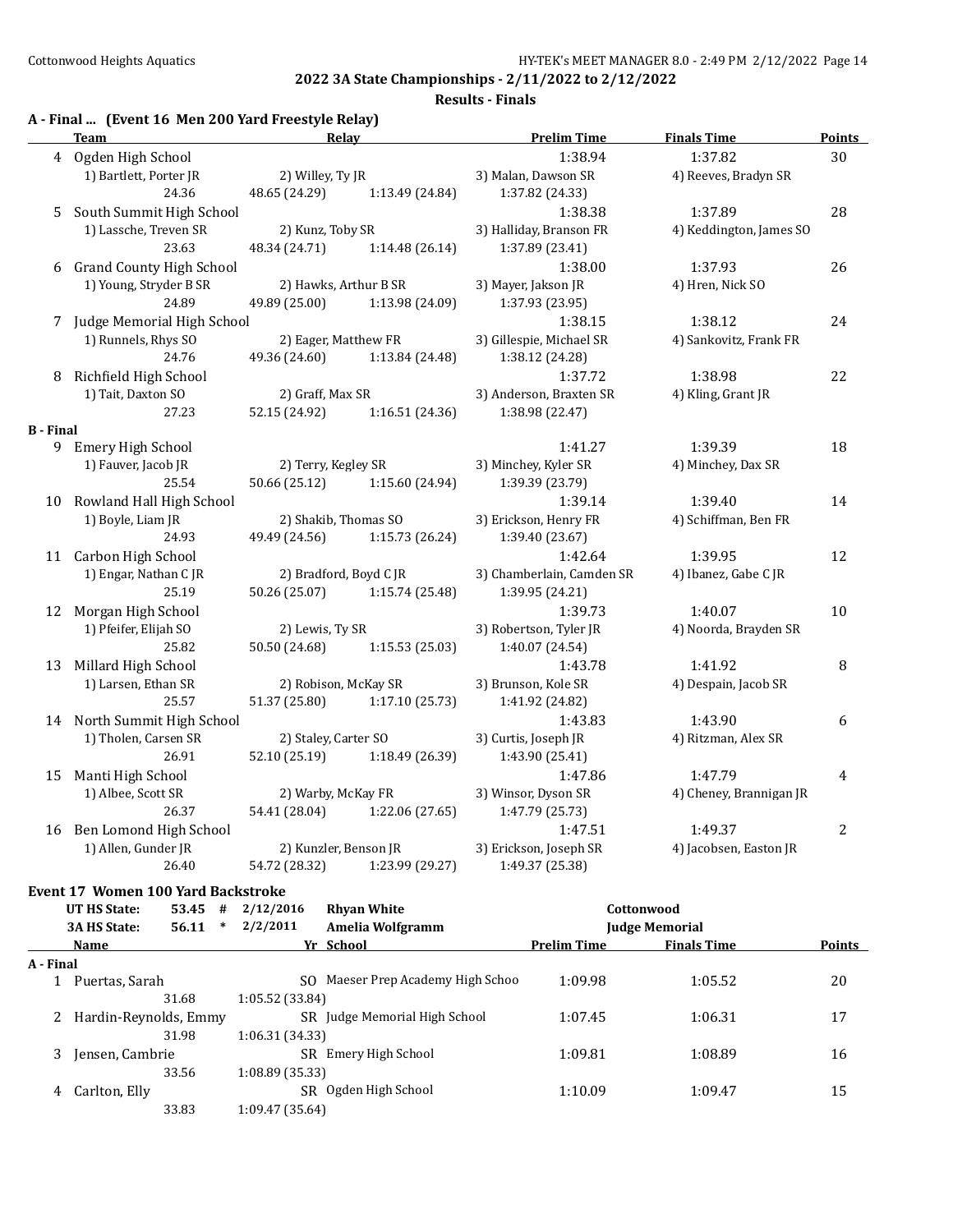#### **Results - Finals**

## **A - Final ... (Event 17 Women 100 Yard Backstroke)**

|                  | <b>Name</b>              | Yr School                         | <b>Prelim Time</b> | <b>Finals Time</b> | <b>Points</b> |
|------------------|--------------------------|-----------------------------------|--------------------|--------------------|---------------|
| 5.               | Koyle, Emma              | SO Millard High School            | 1:09.87            | 1:09.52            | 14            |
|                  | 33.59                    | 1:09.52 (35.93)                   |                    |                    |               |
| 6                | Thurman, Kailey          | SO Millard High School            | 1:12.37            | 1:11.13            | 13            |
|                  | 34.80                    | 1:11.13(36.33)                    |                    |                    |               |
| 7                | Bradford, Ada`K          | SO Carbon High School             | 1:11.36            | 1:12.87            | 12            |
|                  | 35.08                    | 1:12.87 (37.79)                   |                    |                    |               |
| 8                | Thompson, Taryn          | SO Rowland Hall High School       | 1:12.48            | 1:13.50            | 11            |
|                  | 35.78                    | 1:13.50(37.72)                    |                    |                    |               |
| <b>B</b> - Final |                          |                                   |                    |                    |               |
|                  | 9 Warren, Zoe            | JR Grand County High School       | 1:12.83            | 1:12.50            | 9             |
|                  | 34.65                    | 1:12.50(37.85)                    |                    |                    |               |
| 10               | Jensen, Aspen            | JR Emery High School              | 1:16.71            | 1:15.11            | 7             |
|                  | 36.26                    | 1:15.11(38.85)                    |                    |                    |               |
| 11               | Scholes, Sienna          | FR Union High School              | 1:15.58            | 1:15.52            | 6             |
|                  | 36.96                    | 1:15.52(38.56)                    |                    |                    |               |
| 12               | Tosolini, Thais          | JR Juan Diego Catholic High Schoo | 1:15.15            | 1:15.91            | 5             |
|                  | 36.90                    | 1:15.91 (39.01)                   |                    |                    |               |
| 13               | Huff, Brittany A         | SR Carbon High School             | 1:15.54            | 1:16.58            | 4             |
|                  | 36.63                    | 1:16.58(39.95)                    |                    |                    |               |
|                  | 14 Robbins, Gabby        | SR North Summit High School       | 1:15.28            | 1:16.90            | 3             |
|                  | 35.74                    | 1:16.90(41.16)                    |                    |                    |               |
| 15               | Bower, Katelyn           | SR Carbon High School             | 1:14.94            | 1:18.29            | 2             |
| 16               | Deutschlander, Delaney J | SR Canyon View High School        | 1:16.28            | 1:19.19            | $\mathbf{1}$  |
|                  | 37.52                    | 1:19.19(41.67)                    |                    |                    |               |

#### **Event 18 Men 100 Yard Backstroke**

|                  | 2/15/2020<br><b>UT HS State:</b><br>48.71 #<br><b>Ryan J Garstang</b><br>51.32<br>3A HS State:<br>2/13/2016<br>$\ast$ |                 | Jinwon J Bailar                    | <b>Olympus</b><br><b>Park City</b> |                    |        |
|------------------|-----------------------------------------------------------------------------------------------------------------------|-----------------|------------------------------------|------------------------------------|--------------------|--------|
|                  | Name                                                                                                                  |                 | Yr School                          | <b>Prelim Time</b>                 | <b>Finals Time</b> | Points |
| A - Final        |                                                                                                                       |                 |                                    |                                    |                    |        |
|                  | 1 Jones, Will                                                                                                         |                 | IR Saint Joseph High School        | 51.50                              | 51.56              | 20     |
|                  | 25.21                                                                                                                 | 51.56 (26.35)   |                                    |                                    |                    |        |
| 2                | Gillespie, Benji J                                                                                                    |                 | SO Judge Memorial High School      | 55.60                              | 55.15              | 17     |
|                  | 26.81                                                                                                                 | 55.15 (28.34)   |                                    |                                    |                    |        |
| 3                | Schiffman, Ben                                                                                                        |                 | FR Rowland Hall High School        | 57.18                              | 56.24              | 16     |
|                  | 27.22                                                                                                                 | 56.24 (29.02)   |                                    |                                    |                    |        |
| 4                | Farnsworth, Tagert N                                                                                                  |                 | <b>IR</b> Grand County High School | 59.27                              | 58.83              | 15     |
|                  | 28.40                                                                                                                 | 58.83 (30.43)   |                                    |                                    |                    |        |
| 5                | Eager, Matthew                                                                                                        |                 | FR Judge Memorial High School      | 59.33                              | 59.23              | 14     |
|                  | 29.11                                                                                                                 | 59.23 (30.12)   |                                    |                                    |                    |        |
| 6                | Morgan, Kurt T                                                                                                        |                 | FR Canyon View High School         | 1:00.18                            | 1:00.12            | 13     |
|                  | 29.56                                                                                                                 | 1:00.12(30.56)  |                                    |                                    |                    |        |
| 7                | Duberow, James                                                                                                        |                 | JR Judge Memorial High School      | 1:00.57                            | 1:01.31            | 12     |
|                  | 29.67                                                                                                                 | 1:01.31(31.64)  |                                    |                                    |                    |        |
| 8                | Gleason, Charlie                                                                                                      |                 | SO Juan Diego Catholic High Schoo  | 1:01.26                            | 1:02.64            | 11     |
|                  | 29.85                                                                                                                 | 1:02.64 (32.79) |                                    |                                    |                    |        |
| <b>B</b> - Final |                                                                                                                       |                 |                                    |                                    |                    |        |
| 9                | Mortensen, Brooks                                                                                                     |                 | JR Ogden High School               | 1:03.49                            | 1:02.48            | 9      |
|                  | 30.10                                                                                                                 | 1:02.48 (32.38) |                                    |                                    |                    |        |
| 10               | DeGrey, Tristan                                                                                                       |                 | SR Juab High School                | 1:02.18                            | 1:02.70            | 7      |
|                  | 30.88                                                                                                                 | 1:02.70 (31.82) |                                    |                                    |                    |        |
| 11               | Noorda, Brayden                                                                                                       |                 | SR Morgan High School              | 1:04.05                            | 1:03.28            | 6      |
|                  | 30.65                                                                                                                 | 1:03.28 (32.63) |                                    |                                    |                    |        |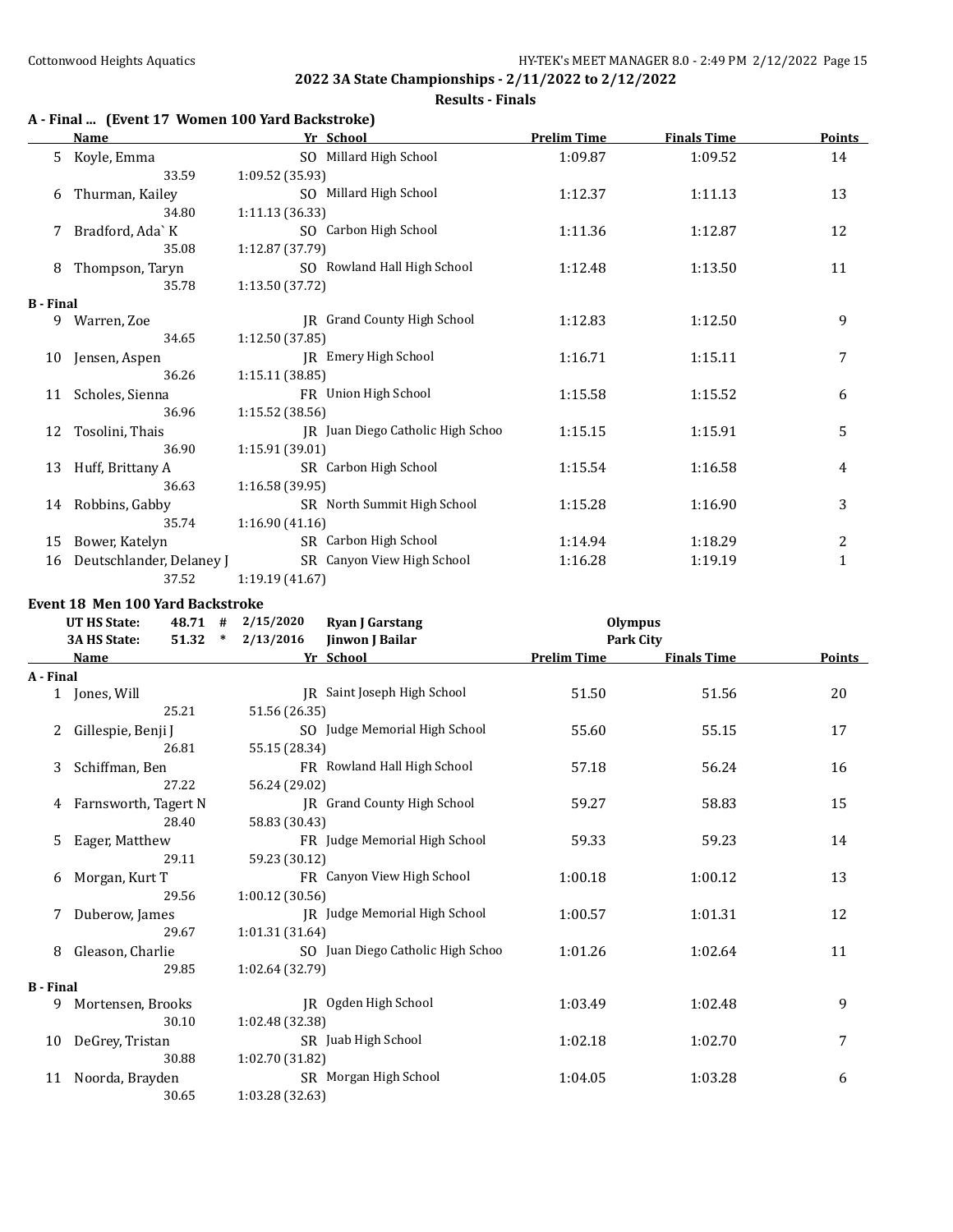**Results - Finals**

# **B - Final ... (Event 18 Men 100 Yard Backstroke)**

|    | Name             | Yr School                          | <b>Prelim Time</b> | <b>Finals Time</b> | <b>Points</b> |
|----|------------------|------------------------------------|--------------------|--------------------|---------------|
| 12 | Hadden, Mason    | Union High School<br>SR.           | 1:02.37            | 1:03.31            | 5             |
|    | 29.67            | 1:03.31 (33.64)                    |                    |                    |               |
| 13 | Bretz, Ryan      | Gunnison Valley High School<br>SR. | 1:04.48            | 1:03.82            | 4             |
|    | 31.42            | 1:03.82 (32.40)                    |                    |                    |               |
| 14 | Belnap, Nathan   | Ogden High School<br>FR.           | 1:03.13            | 1:03.96            | 3             |
|    | 30.88            | 1:03.96 (33.08)                    |                    |                    |               |
| 15 | Anderson, Joe D  | SO Canyon View High School         | 1:03.68            | 1:04.73            | າ<br>∠        |
|    | 31.18            | 1:04.73 (33.55)                    |                    |                    |               |
| 16 | Young, Stryder B | SR Grand County High School        | 1:02.81            | 1:05.08            |               |
|    | 31.44            | 1:05.08 (33.64)                    |                    |                    |               |

# **Event 19 Women 100 Yard Breaststroke**<br>**IT HS State:** 1:02.09 # 1/25/2020

|                  | <b>UT HS State:</b><br>1:02.09<br># | 1/25/2020       | <b>Haley Altman</b>               | Wasatch            |                    |              |
|------------------|-------------------------------------|-----------------|-----------------------------------|--------------------|--------------------|--------------|
|                  | 3A HS State:<br>1:05.51<br>$\ast$   | 2/11/2017       | <b>Joelle A Hess</b>              |                    | Park City-VA       |              |
|                  | Name                                |                 | Yr School                         | <b>Prelim Time</b> | <b>Finals Time</b> | Points       |
| A - Final        |                                     |                 |                                   |                    |                    |              |
| 1                | Weller, Audrey                      |                 | JR Juan Diego Catholic High Schoo | 1:08.19            | 1:06.42            | 20           |
| 2                | Holman, Grace                       |                 | IR Juab High School               | 1:10.64            | 1:09.31            | 17           |
| 3                | Reynolds, Kiley D                   |                 | SR Canyon View High School        | 1:09.00            | 1:09.81            | 16           |
| 4                | Conner, Amelia A                    |                 | FR Judge Memorial High School     | 1:12.88            | 1:11.98            | 15           |
| 5                | Despain, Lizzy                      | SO.             | Millard High School               | 1:16.35            | 1:15.19            | 14           |
| 6                | Graham, Megan                       | IR              | Ben Lomond High School            | 1:20.86            | 1:18.80            | 13           |
|                  | Deutschlander, Delaney J            | SR              | Canyon View High School           | 1:20.71            | 1:20.90            | 12           |
| 8                | Young, Carley                       | SO.             | Emery High School                 | 1:20.60            | 1:21.27            | 11           |
| <b>B</b> - Final |                                     |                 |                                   |                    |                    |              |
| 9                | Dearden, Kadi                       |                 | SO Millard High School            | 1:20.91            | 1:18.83            | 9            |
|                  | 36.40                               | 1:18.83(42.43)  |                                   |                    |                    |              |
| 10               | Sill, Brielle                       |                 | SO Morgan High School             | 1:20.91            | 1:20.50            | 7            |
|                  | 38.30                               | 1:20.50 (42.20) |                                   |                    |                    |              |
| 11               | Fowles, Meghan                      |                 | FR Manti High School              | 1:22.58            | 1:21.10            | 6            |
|                  | 39.02                               | 1:21.10 (42.08) |                                   |                    |                    |              |
| 12               | Schupbach, Lenora                   |                 | SO North Summit High School       | 1:22.77            | 1:21.54            | 5            |
|                  | 38.65                               | 1:21.54 (42.89) |                                   |                    |                    |              |
| 13               | Baird, Kaytlin                      |                 | IR Union High School              | 1:22.16            | 1:21.67            | 4            |
|                  | 38.34                               | 1:21.67 (43.33) |                                   |                    |                    |              |
| 14               | Bess, Lizzy                         |                 | FR Morgan High School             | 1:22.11            | 1:21.84            | 3            |
|                  | 38.68                               | 1:21.84(43.16)  |                                   |                    |                    |              |
| 15               | Crompton, Mia V                     |                 | SO Carbon High School             | 1:23.45            | 1:22.16            | 2            |
|                  | 39.43                               | 1:22.16(42.73)  |                                   |                    |                    |              |
| 16               | Mason, Purity                       |                 | SO Emery High School              | 1:22.73            | 1:22.37            | $\mathbf{1}$ |
|                  | 39.59                               | 1:22.37 (42.78) |                                   |                    |                    |              |

#### **Event 20 Men 100 Yard Breaststroke**

|           | UT HS State:        | 55.60 | # | 2/20/2021      | <b>Alexander J Turney</b>     | Olympus            |                        |               |
|-----------|---------------------|-------|---|----------------|-------------------------------|--------------------|------------------------|---------------|
|           | <b>3A HS State:</b> | 57.18 | ∗ | 2/11/2022      | <b>Max R Cannon</b>           |                    | <b>Canyon View -HS</b> |               |
|           | Name                |       |   |                | Yr School                     | <b>Prelim Time</b> | <b>Finals Time</b>     | <b>Points</b> |
| A - Final |                     |       |   |                |                               |                    |                        |               |
|           | Cannon, Max R       |       |   |                | SR Canyon View High School    | 57.18              | $56.54*$               | 20            |
|           |                     | 26.83 |   | 56.54 (29.71)  |                               |                    |                        |               |
|           | Yanelli, Buddy      |       |   |                | SR Judge Memorial High School | 59.18              | 59.75                  | 17            |
|           |                     | 27.92 |   | 59.75 (31.83)  |                               |                    |                        |               |
|           | Lassche, Treven     |       |   | SR.            | South Summit High School      | 1:05.41            | 1:05.37                | 16            |
|           |                     | 30.24 |   | 1:05.37(35.13) |                               |                    |                        |               |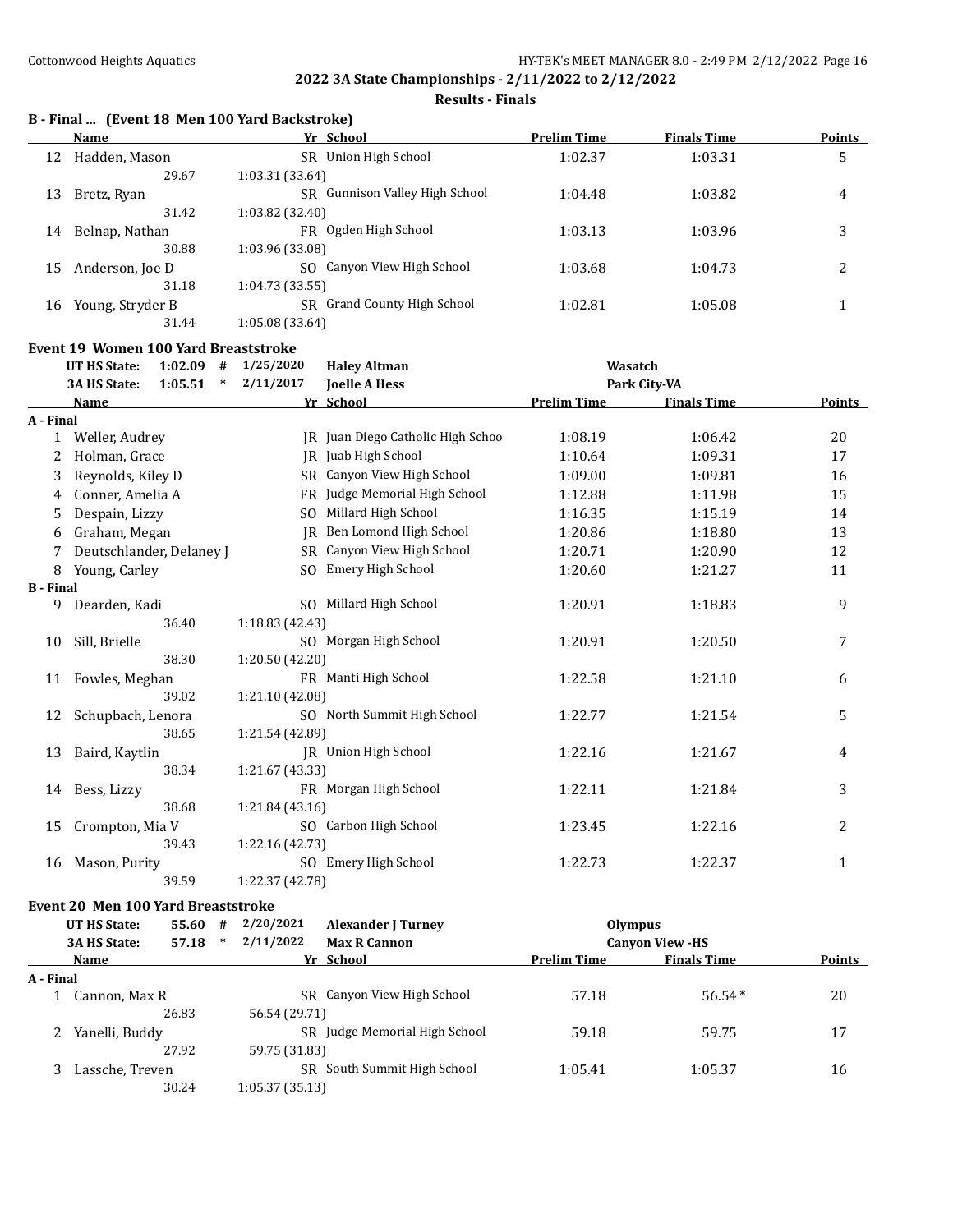#### **Results - Finals**

# **A - Final ... (Event 20 Men 100 Yard Breaststroke)**

|                  | <b>Name</b>                             |       |                         | Yr School                              |                   | <b>Prelim Time</b> | <b>Finals Time</b>    | Points |
|------------------|-----------------------------------------|-------|-------------------------|----------------------------------------|-------------------|--------------------|-----------------------|--------|
|                  | 4 Hansen, Hayden                        |       |                         | IR South Sevier High School            |                   | 1:05.56            | 1:05.61               | 15     |
|                  |                                         | 30.46 | 1:05.61(35.15)          |                                        |                   |                    |                       |        |
| 5                | Moore, Brendan                          |       |                         | SR Grand County High School            |                   | 1:05.69            | 1:05.78               | 14     |
|                  |                                         | 30.92 | 1:05.78 (34.86)         |                                        |                   |                    |                       |        |
| 6                | Shakespear, Sam L                       |       |                         | SR Canyon View High School             |                   | 1:07.67            | 1:06.88               | 13     |
|                  |                                         | 31.64 | 1:06.88 (35.24)         |                                        |                   |                    |                       |        |
| 7                | Cowan, Sam                              |       |                         | SO Judge Memorial High School          |                   | 1:07.63            | 1:07.31               | 12     |
|                  |                                         | 31.67 | 1:07.31 (35.64)         |                                        |                   |                    |                       |        |
| 8                | Robinson, Jace C                        |       |                         | SR Canyon View High School             |                   | 1:07.73            | 1:07.74               | 11     |
|                  |                                         | 31.42 | 1:07.74 (36.32)         |                                        |                   |                    |                       |        |
| <b>B</b> - Final |                                         |       |                         |                                        |                   |                    |                       |        |
|                  | 9 Shakib, Thomas                        |       |                         | SO Rowland Hall High School            |                   | 1:08.45            | 1:07.73               | 9      |
|                  |                                         | 31.65 | 1:07.73 (36.08)         |                                        |                   |                    |                       |        |
|                  | 10 Riad, Brennan                        |       |                         | SR Judge Memorial High School          |                   | 1:09.36            | 1:08.63               | 7      |
|                  |                                         | 31.65 | 1:08.63 (36.98)         |                                        |                   |                    |                       |        |
|                  | 11 Larsen, Ethan                        |       |                         | SR Millard High School                 |                   | 1:08.04            | 1:09.35               | 6      |
|                  |                                         | 31.45 | 1:09.35 (37.90)         |                                        |                   |                    |                       |        |
| 12               | Tuck, Mackeon                           |       |                         | SR Ben Lomond High School              |                   | 1:10.61            | 1:09.56               | 5      |
|                  |                                         | 32.41 | 1:09.56(37.15)          |                                        |                   |                    |                       |        |
| 13               | Nelson, Irvane                          |       |                         | SR Juan Diego Catholic High Schoo      |                   | 1:09.30            | 1:09.63               | 4      |
|                  |                                         | 31.26 | 1:09.63 (38.37)         |                                        |                   |                    |                       |        |
|                  | 14 Cannon, Ethan D                      |       |                         | SO Canyon View High School             |                   | 1:08.87            | 1:09.66               | 3      |
|                  |                                         | 32.71 | 1:09.66 (36.95)         |                                        |                   |                    |                       |        |
| 15               | Henrie, Jeryn                           |       | JR Union High School    |                                        |                   | 1:09.53            | 1:11.00               | 2      |
|                  |                                         | 32.57 | 1:11.00 (38.43)         |                                        |                   |                    |                       |        |
|                  | 16 Staley, Carter                       |       |                         | SO North Summit High School            |                   | 1:10.64            | 1:11.92               | 1      |
|                  |                                         | 34.34 | 1:11.92 (37.58)         |                                        |                   |                    |                       |        |
|                  | Event 21 Women 400 Yard Freestyle Relay |       |                         |                                        |                   |                    |                       |        |
|                  | UT HS State:                            |       | $3:32.07$ # $2/11/2005$ | <b>Kearns High School</b>              |                   | <b>Kearn</b>       |                       |        |
|                  |                                         |       |                         | N. Edge, M. Raby, T. Huff, J. Fredsall |                   |                    |                       |        |
|                  | 3A HS State:                            |       | $3:34.82$ * $2/11/2017$ | <b>Park City High School</b>           |                   | Park               |                       |        |
|                  |                                         |       |                         | K Hale, E Beller, J Hess, R Selznick   |                   |                    |                       |        |
|                  | <b>Team</b>                             |       |                         | <b>Relay Example 2018</b>              |                   | <b>Prelim Time</b> | <b>Finals Time</b>    | Points |
| A - Final        |                                         |       |                         |                                        |                   |                    |                       |        |
|                  | 1 Judge Memorial High School            |       |                         |                                        |                   | 4:01.04            | 3:58.03               | 40     |
|                  | 1) Dolan, Delaney K FR                  |       |                         | 2) Hardin-Reynolds, Emmy SR            | 3) Farr, Lanee JR |                    | 4) Cowan, Olivia O SR |        |
|                  |                                         | 28.14 | 58.71 (58.71)           | 1:28.43 (29.72)                        | 2:00.67 (1:01.96) |                    |                       |        |

|      | 28.14                | 58.71 (58.71)         | 1:28.43 (29.72) | 2:00.67(1:01.96)       |                             |    |
|------|----------------------|-----------------------|-----------------|------------------------|-----------------------------|----|
|      | 2:29.63 (28.96)      | 3:01.59(1:00.92)      | 3:28.25(26.66)  | 3:58.03(56.44)         |                             |    |
| 2    | Carbon High School   |                       |                 | 4:04.49                | 4:02.47                     | 34 |
|      | 1) Lyman, Thalyn SR  | 2) Bower, Hadley B SO |                 | 3) Jaramillo, Tyrca SR | 4) Chamberlain, Alyssa A SO |    |
|      | 28.61                | 1:01.41(1:01.41)      | 1:30.46(29.05)  | 2:04.75 (1:03.34)      |                             |    |
|      | 2:33.64 (28.89)      | 3:04.86(1:00.11)      | 3:32.22 (27.36) | 4:02.47 (57.61)        |                             |    |
| 3    | Emery High School    |                       |                 | 4:07.76                | 4:09.55                     | 32 |
|      | 1) Carter, Sydney JR | 2) Johansen, Abby SR  |                 | 3) Jensen, Cambrie SR  | 4) Guymon, Aubrey JR        |    |
|      | 29.44                | 1:02.19(1:02.19)      | 1:33.51 (31.32) | 2:07.45(1:05.26)       |                             |    |
|      | 2:37.01 (29.56)      | 3:10.19(1:02.74)      | 3:38.36 (28.17) | 4:09.55 (59.36)        |                             |    |
| $*4$ | Millard High School  |                       |                 | 4:24.13                | 4:17.22                     | 29 |
|      | 1) Thurman, Aimee SR | 2) Thurman, Kailey SO |                 | 3) Roper, Devin JR     | 4) Despain, Lizzy SO        |    |
|      | 31.04                | 1:04.39 (1:04.39)     | 1:34.50(30.11)  | 2:08.31 (1:03.92)      |                             |    |
|      | 2:38.53 (30.22)      | 3:13.70 (1:05.39)     | 3:44.59 (30.89) | 4:17.22 (1:03.52)      |                             |    |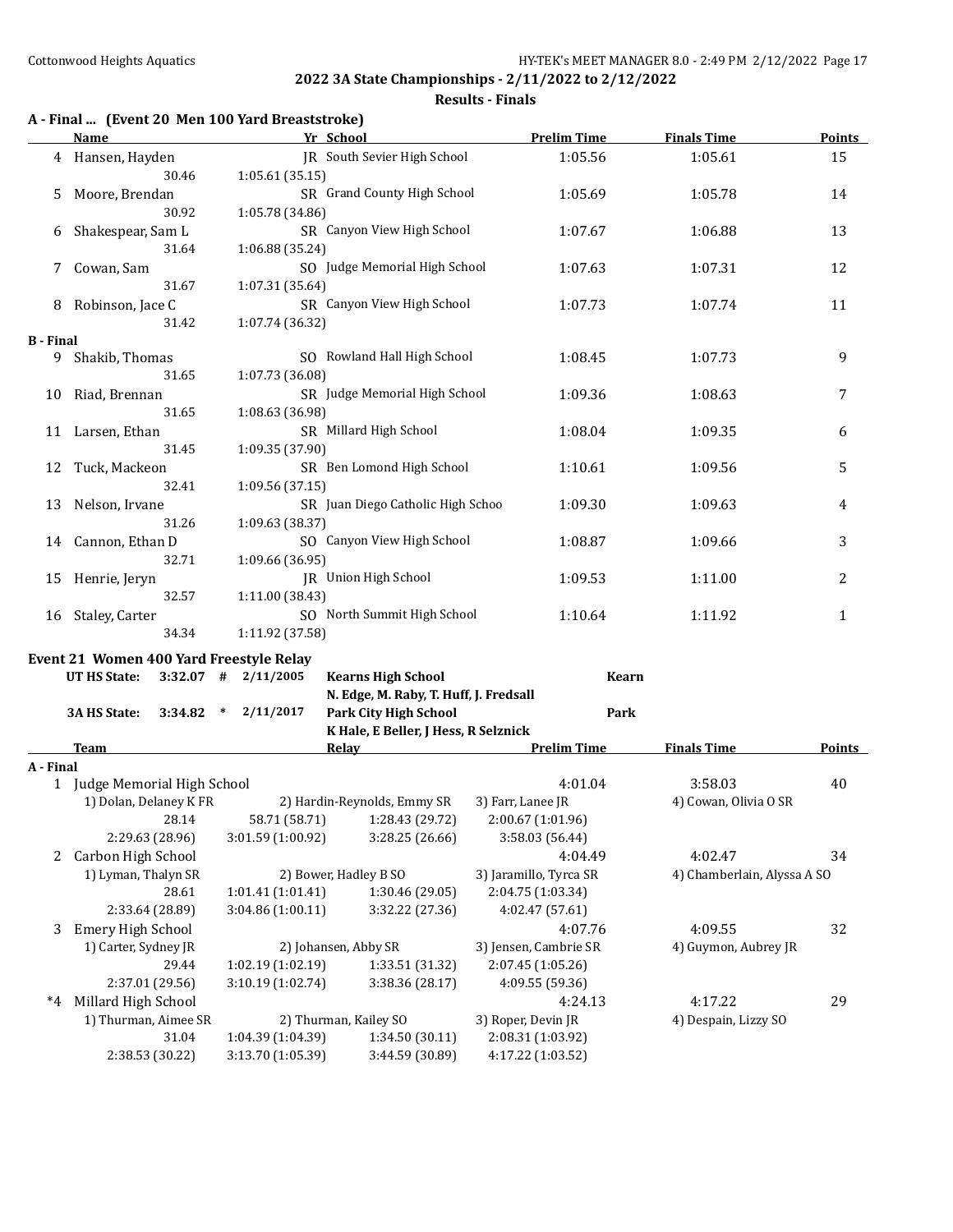|                  | A - Final  (Event 21 Women 400 Yard Freestyle Relay)<br><b>Team</b> | Relay                                |                                               | <b>Prelim Time</b>                                      | <b>Finals Time</b>      | <b>Points</b> |
|------------------|---------------------------------------------------------------------|--------------------------------------|-----------------------------------------------|---------------------------------------------------------|-------------------------|---------------|
| $*4$             | <b>Grand County High School</b>                                     |                                      |                                               | 4:24.12                                                 | 4:17.22                 | 29            |
|                  | 1) Young, Jayde FR                                                  |                                      | 2) Maughan, Mallory J JR                      | 3) Warren, Zoe JR                                       | 4) Mayer, Mackenzie SO  |               |
|                  | 31.42                                                               | 1:06.08 (1:06.08)                    | 1:38.64 (32.56)                               | 2:15.18 (1:09.10)                                       |                         |               |
|                  | 2:45.25 (30.07)                                                     | 3:19.12 (1:03.94)                    | 3:46.87 (27.75)                               | 4:17.22 (58.10)                                         |                         |               |
| 6                | Richfield High School                                               |                                      |                                               | 4:22.30                                                 | 4:21.41                 | 26            |
|                  | 1) Blackner, Sienna SO                                              | 2) Graff, Ellie SO                   |                                               | 3) Maxfield, Brooke SO                                  | 4) Kling, Avah FR       |               |
|                  | 31.20                                                               | 1:05.57 (1:05.57)<br>1:36.76 (31.19) |                                               | 2:13.53 (1:07.96)                                       |                         |               |
|                  | 2:44.32 (30.79)                                                     | 3:20.75 (1:07.22)                    | 3:49.68 (28.93)                               | 4:21.41 (1:00.66)                                       |                         |               |
| 7.               | Juan Diego Catholic High Schoo                                      |                                      |                                               | 4:21.23                                                 | 4:22.03                 | 24            |
|                  | 1) Tosolini, Thais JR                                               | 2) Tsandes, Thaia JR                 |                                               | 3) Tita-Munoz, Audrey SR                                | 4) Sylvia, Lyla FR      |               |
|                  | 30.95                                                               | 1:06.17 (1:06.17)                    | 1:38.19 (32.02)                               | 2:13.76 (1:07.59)                                       |                         |               |
|                  | 2:45.04 (31.28)                                                     | 3:19.95 (1:06.19)                    | 3:49.17 (29.22)                               | 4:22.03 (1:02.08)                                       |                         |               |
| 8                | Ogden High School                                                   |                                      |                                               | 4:24.48                                                 | 4:23.79                 | 22            |
|                  | 1) Schatz, Cyan FR                                                  | 2) Tague, Victoria JR                |                                               | 3) Kennedy, Kamryn SO                                   | 4) Hains, Erika SO      |               |
|                  | 30.56                                                               | 1:03.97 (1:03.97)                    | 1:37.25 (33.28)                               | 2:13.46 (1:09.49)                                       |                         |               |
|                  | 2:44.49 (31.03)                                                     | 3:17.66 (1:04.20)                    | 3:48.82(31.16)                                | 4:23.79 (1:06.13)                                       |                         |               |
| <b>B</b> - Final |                                                                     |                                      |                                               |                                                         |                         |               |
| 9                | <b>Union High School</b>                                            |                                      |                                               | 4:25.86                                                 | 4:18.51                 | 18            |
|                  | 1) Wood, Cami SR                                                    | 2) Whitmer, Emma SR                  |                                               | 3) Howes, Olivea SR                                     | 4) Whiting, Whitney JR  |               |
|                  | 30.38                                                               | 1:02.92 (1:02.92)                    | 1:34.41 (31.49)                               | 2:09.03 (1:06.11)                                       |                         |               |
|                  | 2:38.99 (29.96)                                                     | 3:15.34 (1:06.31)                    | 3:44.42 (29.08)                               | 4:18.51(1:03.17)                                        |                         |               |
| 10               | North Sanpete High School                                           |                                      |                                               | 4:41.50                                                 | 4:35.36                 | 14            |
|                  | 1) Lamb, Phaedra JR                                                 | 2) Cook, Ella SR                     |                                               | 3) Smith, Sydney SR                                     | 4) Day, Tori SO         |               |
|                  | 32.04                                                               | 1:09.03 (1:09.03)                    | 1:43.51 (34.48)                               | 2:21.62 (1:12.59)                                       |                         |               |
|                  | 2:54.88 (33.26)                                                     | 3:32.02 (1:10.40)                    | 4:02.76 (30.74)                               | 4:35.36 (1:03.34)                                       |                         |               |
| 11               | North Summit High School                                            |                                      |                                               | 4:37.41                                                 | 4:38.83                 | 12            |
|                  | 1) Robbins, Gabby SR                                                | 2) Ferry, Katie SO                   |                                               | 3) Schupbach, Lenora SO                                 | 4) Hellander, Harley SR |               |
|                  | 32.80                                                               | 1:11.93 (1:11.93)                    | 1:46.04 (34.11)                               | 2:24.52 (1:12.59)                                       |                         |               |
|                  | 2:56.60 (32.08)                                                     | 3:33.19 (1:08.67)                    | 4:04.59 (31.40)                               | 4:38.83 (1:05.64)                                       |                         |               |
| 12               | Saint Joseph High School                                            |                                      |                                               | 4:52.69                                                 | 4:41.44                 | 10            |
|                  | 1) Beneke, Lola FR                                                  | 2) Lane, Macie SO                    |                                               | 3) Smith, Savannah FR                                   | 4) Yates, Mady FR       |               |
|                  | 31.54                                                               | 1:05.00 (1:05.00)                    | 1:41.52 (36.52)                               | 2:22.16 (1:17.16)                                       |                         |               |
|                  | 2:55.72 (33.56)                                                     | 3:32.88 (1:10.72)                    | 4:05.76 (32.88)                               | 4:41.44 (1:08.56)                                       |                         |               |
| 13               | Morgan High School                                                  |                                      |                                               | 4:47.53                                                 | 4:41.83                 | 8             |
|                  | 1) Hill, Paige SR                                                   | 2) Kobe, Morgan SR                   |                                               | 3) Orn, Karli SR                                        | 4) Johnson, Rylie SR    |               |
|                  | 33.28                                                               | 1:08.67(1:08.67)                     | 1:41.85 (33.18)                               | 2:18.99 (1:10.32)                                       |                         |               |
|                  | 2:52.40 (33.41)                                                     |                                      |                                               | 3:29.87 (1:10.88) $4:04.28$ (34.41) $4:41.83$ (1:11.96) |                         |               |
|                  | 14 Canyon View High School                                          |                                      |                                               | 4:53.35                                                 | 4:43.51                 | 6             |
|                  | 1) Quintanilla, KayLee J JR                                         |                                      | 2) Gardiner, Evangeline A SO                  | 3) Haley, Brenna L SO                                   | 4) Rushton, Riley G JR  |               |
|                  | 33.69                                                               | 1:12.31 (1:12.31)                    | 1:46.18 (33.87)                               | 2:22.90 (1:10.59)                                       |                         |               |
|                  | 2:56.83 (33.93)                                                     | 3:36.32 (1:13.42)                    | 4:07.25 (30.93)                               | 4:43.51 (1:07.19)                                       |                         |               |
| 15               | Manti High School                                                   |                                      | 4:47.12                                       | 4:46.30                                                 | 4                       |               |
|                  | 1) Thomas, Adison SO<br>2) Bridges, Janessa JR                      |                                      | 3) Fowles, Keltsy JR<br>4) Wasden, Lillian FR |                                                         |                         |               |
|                  | 33.28                                                               | 1:10.85 (1:10.85)<br>1:47.52 (36.67) |                                               | 2:24.60 (1:13.75)                                       |                         |               |
|                  | 3:00.69 (36.09)                                                     | 3:38.90 (1:14.30)                    | 4:11.58 (32.68)                               | 4:46.30 (1:07.40)                                       |                         |               |
| 16               | Grantsville High School                                             |                                      |                                               | 4:55.43                                                 | 4:53.21                 | 2             |
|                  | 1) Dow, Kadee SO                                                    | 2) Holliday, Miriam SO               |                                               | 3) Duncan, Katie JR                                     | 4) Whitham, Libby JR    |               |
|                  | 34.06                                                               | 1:12.52 (1:12.52)                    | 1:50.87 (38.35)                               | 2:38.47 (1:25.95)                                       |                         |               |
|                  | 3:06.62 (28.15)                                                     |                                      | 4:17.91()                                     | 4:53.21()                                               |                         |               |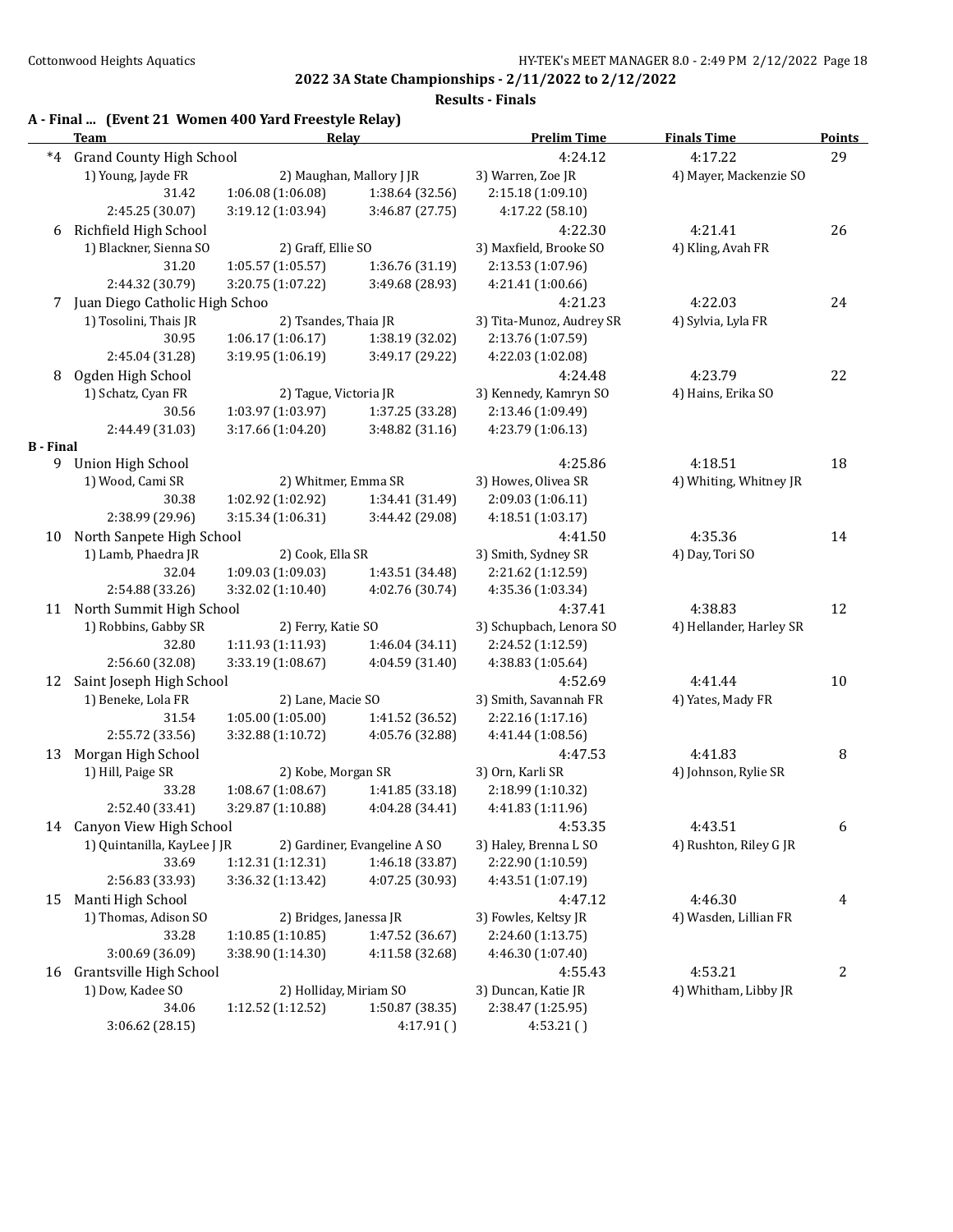|                  | Event 22 Men 400 Yard Freestyle Relay<br>UT HS State: |                          |               | $3:10.16$ # $2/9/2019$           |                 | <b>Desert Hills High School</b>        |                                               | <b>Desert Hills</b>     |    |               |
|------------------|-------------------------------------------------------|--------------------------|---------------|----------------------------------|-----------------|----------------------------------------|-----------------------------------------------|-------------------------|----|---------------|
|                  |                                                       |                          |               |                                  |                 |                                        | P Plumb, G Crawford, A Anderson, K Wawrzyniak |                         |    |               |
|                  | 3A HS State:                                          | 3:13.08                  | $\ast$        | 2/12/1977                        |                 | Cyprus                                 |                                               | Cypru                   |    |               |
|                  |                                                       |                          |               |                                  |                 | McClelland, Shepherd, Killpack, Morley |                                               |                         |    |               |
|                  | Team                                                  |                          |               |                                  | <b>Relay</b>    |                                        | <b>Prelim Time</b>                            | <b>Finals Time</b>      |    | <b>Points</b> |
| A - Final        | 1 Canyon View High School                             |                          |               |                                  |                 |                                        | 3:21.93                                       | 3:21.67                 | 40 |               |
|                  | 1) Cannon, Max R SR                                   |                          |               |                                  |                 | 2) Bailey, Ryen D SR                   | 3) Edwards, William M SR                      | 4) Grimshaw, Jacob C JR |    |               |
|                  |                                                       | 23.05                    |               | 47.38 (47.38)                    |                 | 1:11.29 (23.91)                        | 1:38.40 (51.02)                               |                         |    |               |
|                  |                                                       | 2:02.19 (23.79)          |               | 2:30.03 (51.63)                  |                 | 2:54.40 (24.37)                        | 3:21.67 (51.64)                               |                         |    |               |
|                  | 2 Judge Memorial High School                          |                          |               |                                  |                 |                                        | 3:25.14                                       | 3:24.05                 |    | 34            |
|                  | 1) Yanelli, Buddy SR                                  |                          |               |                                  |                 | 2) Runnels, Rhys SO                    | 3) Gillespie, Benji J SO                      | 4) Morton, Nico R JR    |    |               |
|                  |                                                       | 25.12                    |               | 51.92 (51.92)                    |                 | 1:17.16 (25.24)                        | 1:45.22 (53.30)                               |                         |    |               |
|                  |                                                       | 2:09.27 (24.05)          |               | 2:36.38 (51.16)                  |                 | 2:59.02 (22.64)                        | 3:24.05 (47.67)                               |                         |    |               |
| 3                | Union High School                                     |                          |               |                                  |                 |                                        | 3:33.16                                       | 3:32.10                 | 32 |               |
|                  | 1) Guymon, Tyson SR                                   |                          |               |                                  |                 | 2) Schmitt, Tracer JR                  | 3) Bennett, Boston SO                         | 4) Bertoch, William SR  |    |               |
|                  |                                                       | 25.31                    |               | 53.38 (53.38)                    |                 | 1:18.39 (25.01)                        | 1:47.66 (54.28)                               |                         |    |               |
|                  |                                                       | 2:13.02 (25.36)          |               | 2:39.84 (52.18)                  |                 | 3:04.32 (24.48)                        | 3:32.10 (52.26)                               |                         |    |               |
| 4                | Richfield High School                                 |                          |               |                                  |                 |                                        | 3:40.12                                       | 3:37.23                 |    | 30            |
|                  | 1) Tait, Daxton SO                                    |                          |               | 2) Graff, Max SR                 |                 |                                        | 3) Anderson, Braxten SR                       | 4) Kling, Grant JR      |    |               |
|                  | 27.79                                                 |                          | 59.15 (59.15) |                                  | 1:25.28 (26.13) | 1:53.62 (54.47)                        |                                               |                         |    |               |
|                  |                                                       | 2:18.77 (25.15)          |               | 2:47.29 (53.67)                  |                 | 3:10.81 (23.52)                        | 3:37.23 (49.94)                               |                         |    |               |
| 5                | <b>Grand County High School</b>                       |                          |               |                                  |                 |                                        | 3:40.42                                       | 3:38.11                 |    | 28            |
|                  | 1) Mayer, Jakson JR                                   |                          |               |                                  |                 | 2) Hawks, Arthur B SR                  | 3) Young, Stryder B SR                        | 4) Hren, Nick SO        |    |               |
|                  |                                                       | 25.90                    |               | 55.27 (55.27)                    |                 | 1:21.96 (26.69)                        | 1:50.86 (55.59)                               |                         |    |               |
|                  |                                                       | 2:16.57 (25.71)          |               | 2:45.57 (54.71)                  |                 | 3:11.12(25.55)                         | 3:38.11 (52.54)                               |                         |    |               |
| 6                | Juan Diego Catholic High Schoo                        |                          |               |                                  |                 |                                        | 3:43.85                                       | 3:38.99                 |    | 26            |
|                  | 1) Foy, Shepherd FR                                   |                          |               |                                  |                 | 2) Swick, Khristian JR                 | 3) Shami, Joseph JR                           | 4) Howard, Matthew SO   |    |               |
|                  |                                                       | 26.38                    |               | 53.99 (53.99)                    |                 | 1:19.62 (25.63)                        | 1:47.37 (53.38)                               |                         |    |               |
|                  |                                                       | 2:12.88 (25.51)          |               | 2:42.19 (54.82)                  |                 | 3:08.67 (26.48)                        | 3:38.99 (56.80)                               |                         |    |               |
| 7                | Millard High School                                   |                          |               |                                  |                 |                                        | 3:42.29                                       | 3:40.36                 |    | 24            |
|                  | 1) Brunson, Carson SR                                 |                          |               |                                  |                 | 2) Despain, Jacob SR                   | 3) Spendlove, Connor JR                       | 4) Bishop, Ethan JR     |    |               |
|                  |                                                       | 26.41                    |               | 56.78 (56.78)                    |                 | 1:22.88 (26.10)                        | 1:51.34 (54.56)                               |                         |    |               |
|                  |                                                       | 2:18.20 (26.86)          |               | 2:48.06 (56.72)                  |                 | 3:12.89 (24.83)                        | 3:40.36 (52.30)                               |                         |    |               |
| 8                | Morgan High School                                    |                          |               |                                  |                 |                                        | 3:45.46                                       | 3:42.66                 | 22 |               |
|                  | 1) Pfeifer, Elijah SO                                 |                          |               | 2) Lewis, Ty SR                  |                 |                                        | 3) Robertson, Tyler JR                        | 4) Noorda, Brayden SR   |    |               |
|                  |                                                       | 26.21                    |               | 58.07 (58.07)                    |                 | 1:23.30 (25.23)                        | 1:52.90 (54.83)                               |                         |    |               |
|                  |                                                       | 2:18.86 (25.96)          |               | 2:48.54 (55.64)                  |                 | 3:14.20 (25.66)                        | 3:42.66 (54.12)                               |                         |    |               |
| <b>B</b> - Final |                                                       |                          |               |                                  |                 |                                        |                                               |                         |    |               |
|                  | 9 Carbon High School                                  |                          |               |                                  |                 |                                        | 3:47.42                                       | 3:40.94                 |    | 18            |
|                  | 1) Engar, Nathan C JR                                 |                          |               |                                  |                 | 2) Bradford, Boyd C JR                 | 3) Chamberlain, Camden SR                     | 4) Ibanez, Gabe C JR    |    |               |
|                  |                                                       | 26.22                    |               | 54.69 (54.69)                    |                 | 1:20.96 (26.27)                        | 1:51.27 (56.58)                               |                         |    |               |
|                  |                                                       | 2:18.07 (26.80)          |               | 2:47.10 (55.83)                  |                 | 3:12.20 (25.10)                        | 3:40.94 (53.84)                               |                         |    |               |
| 10               | North Sanpete High School                             |                          |               |                                  |                 |                                        | 3:52.26                                       | 3:46.31                 |    | 14            |
|                  | 1) Palmer, Gideon SR                                  |                          |               |                                  |                 | 2) Holbrook, Joseph SR                 | 3) Thompson, Joshua JR                        | 4) Andersen, Joshua JR  |    |               |
|                  |                                                       | 26.86                    |               | 56.51 (56.51)                    |                 | 1:23.05 (26.54)                        | 1:53.23 (56.72)                               |                         |    |               |
|                  |                                                       | 2:20.87 (27.64)          |               | 2:50.98 (57.75)                  |                 | 3:16.40 (25.42)                        | 3:46.31 (55.33)                               |                         |    |               |
| 11               | Ogden High School                                     |                          |               |                                  |                 |                                        | 3:53.70                                       | 3:50.49                 | 12 |               |
|                  | 1) Malan, Dawson SR                                   |                          |               |                                  |                 | 2) Wilson, Jordan SO                   | 3) Mortensen, Brooks JR                       | 4) Belnap, Nathan FR    |    |               |
|                  |                                                       | 26.62                    |               | 56.86 (56.86)                    |                 | 1:24.98 (28.12)                        | 1:56.13 (59.27)                               |                         |    |               |
|                  |                                                       | 2:23.37 (27.24)          |               | 2:54.92 (58.79)                  |                 | 3:21.70 (26.78)                        | 3:50.49 (55.57)                               |                         |    |               |
| 12               | Emery High School                                     |                          |               |                                  |                 |                                        | 3:54.75                                       | 3:52.48                 | 10 |               |
|                  | 1) Durrant, Bryant JR                                 |                          |               |                                  |                 | 2) Frandsen, Tyler SO                  | 3) Larsen, Kade SO                            | 4) Frederick, Alex JR   |    |               |
|                  |                                                       | 27.89<br>2:23.52 (27.16) |               | 58.08 (58.08)<br>2:54.37 (58.01) |                 | 1:25.46 (27.38)<br>3:21.65 (27.28)     | 1:56.36 (58.28)<br>3:52.48 (58.11)            |                         |    |               |
|                  |                                                       |                          |               |                                  |                 |                                        |                                               |                         |    |               |